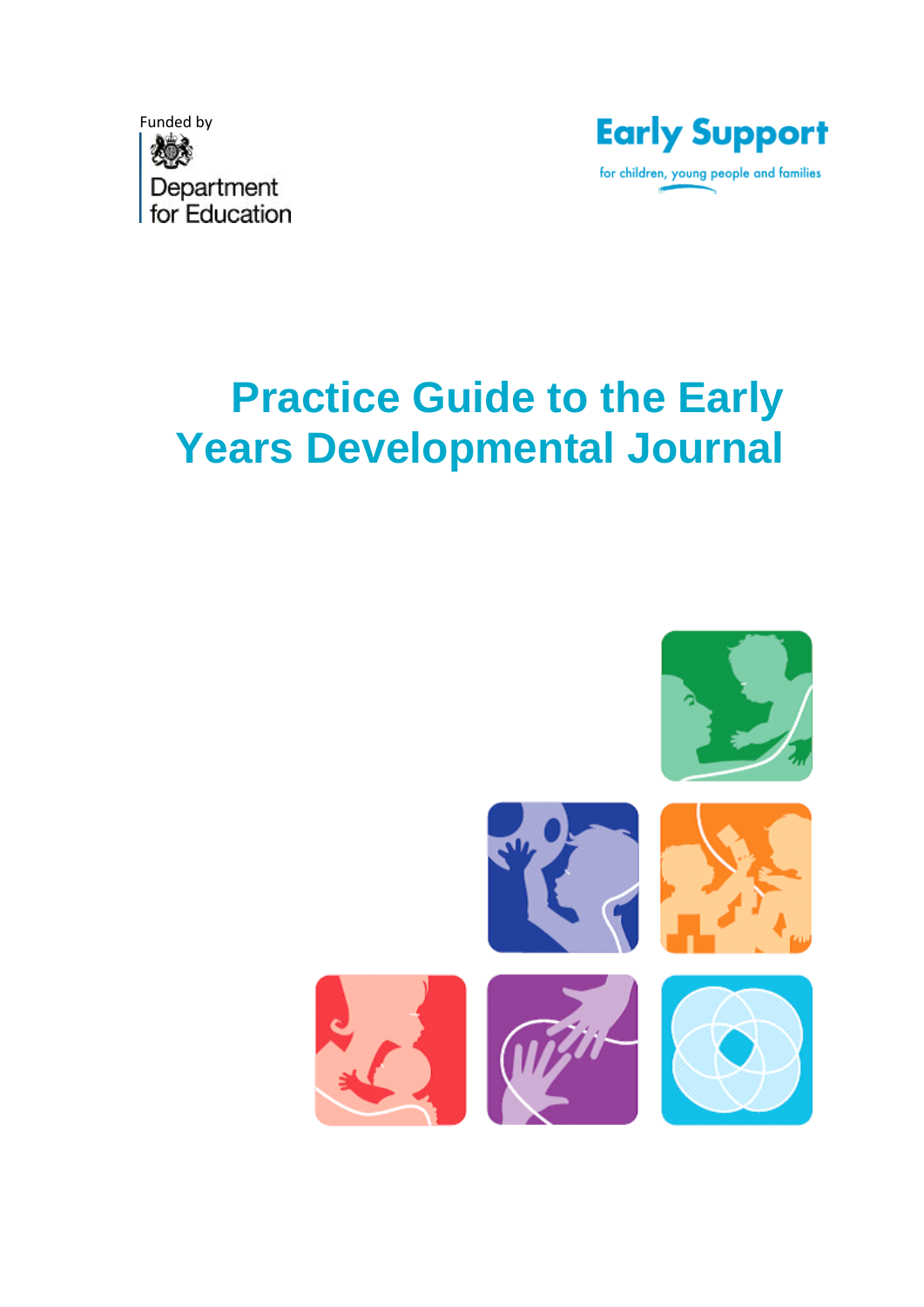### **Contents**

| Introduction to Early Support and the Early Years Developmental Journal  1     |  |
|--------------------------------------------------------------------------------|--|
| Introduction to the Practice Guide to the Early Years Developmental Journal  2 |  |
|                                                                                |  |
|                                                                                |  |
|                                                                                |  |
|                                                                                |  |
|                                                                                |  |
|                                                                                |  |
|                                                                                |  |
|                                                                                |  |
|                                                                                |  |
|                                                                                |  |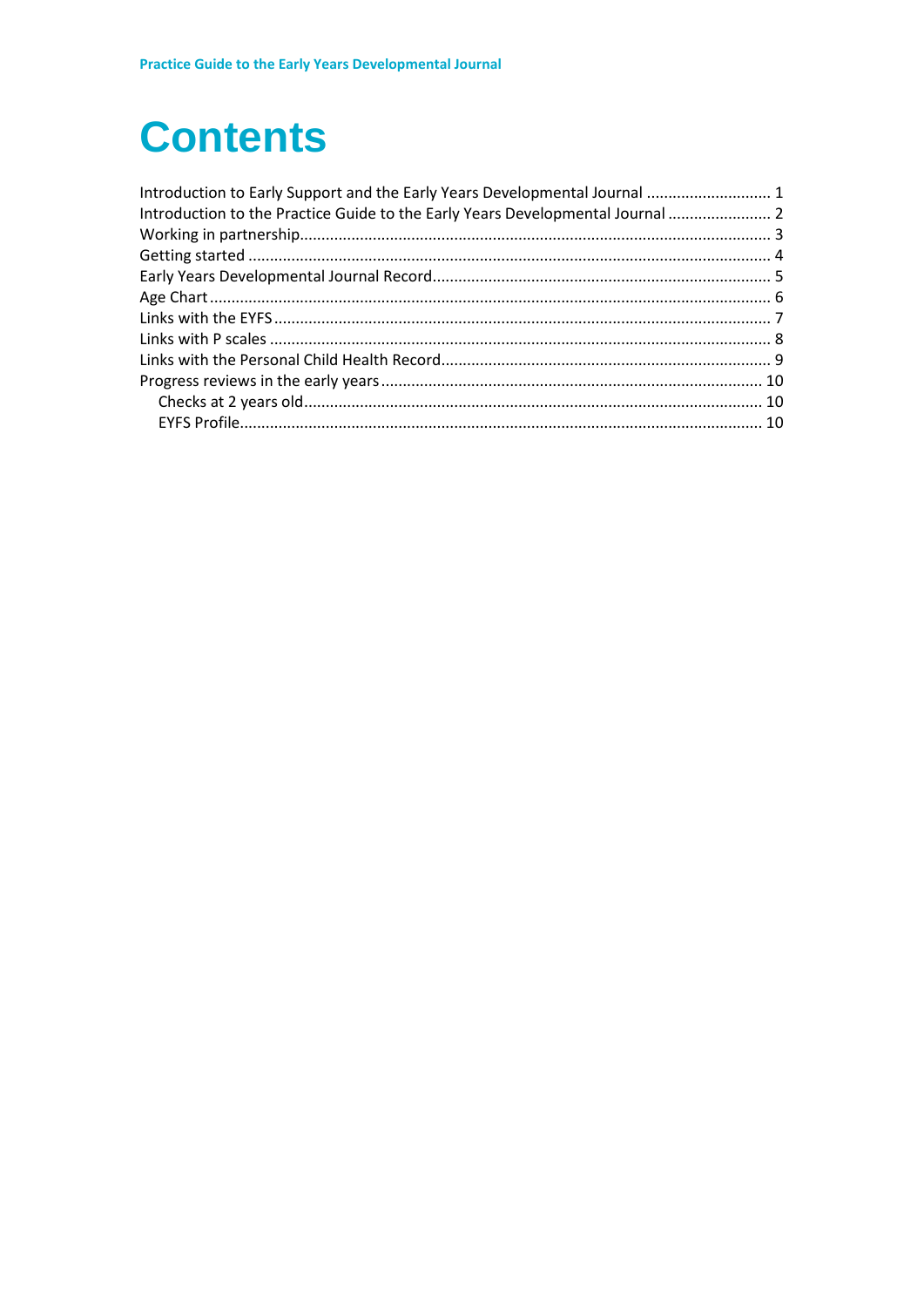## <span id="page-2-0"></span>**Introduction to Early Support and the Early Years Developmental Journal**

Early Support is a way of working that aims to improve the delivery of services for children and young people with additional needs and disabilities and their families. It enables services to coordinate their activity better and provide families with a single point of contact and continuity through key working. Early Support ensures that service delivery is child, young person and family centered and focuses on enabling practitioners to work in partnership with children, young people and their families. <http://www.ncb.org.uk/early-support>

The Early Support Early Years Developmental Journal helps families and practitioners to record, support and celebrate children's early development and to identify areas where extra help may be needed. It is for anyone wishing to better understand, follow and support a child's development, as well as the specific use for disabled children and those with additional needs. It is designed to support a key working approach and foster communication among all those involved in a child's development. The Early Years Developmental Journal is based on experience with the generic Developmental Journal that it replaces and extensive analysis of a wide range of developmental assessment tools, which include Bayley-II, Ages and Stages Questionnaire (ASQ-3), Developmental Rainbow, Mary Sheridan's 'From Birth to Five Years' and the NHS birth to five timeline.

The Early Years Developmental Journal is available as a free pdf download from Early Support's website: [http://www.ncb.org.uk/early-support/resources/developmental](http://www.ncb.org.uk/early-support/resources/developmental-journals/early-years-developmental-journal)[journals/early-years-developmental-journal](http://www.ncb.org.uk/early-support/resources/developmental-journals/early-years-developmental-journal)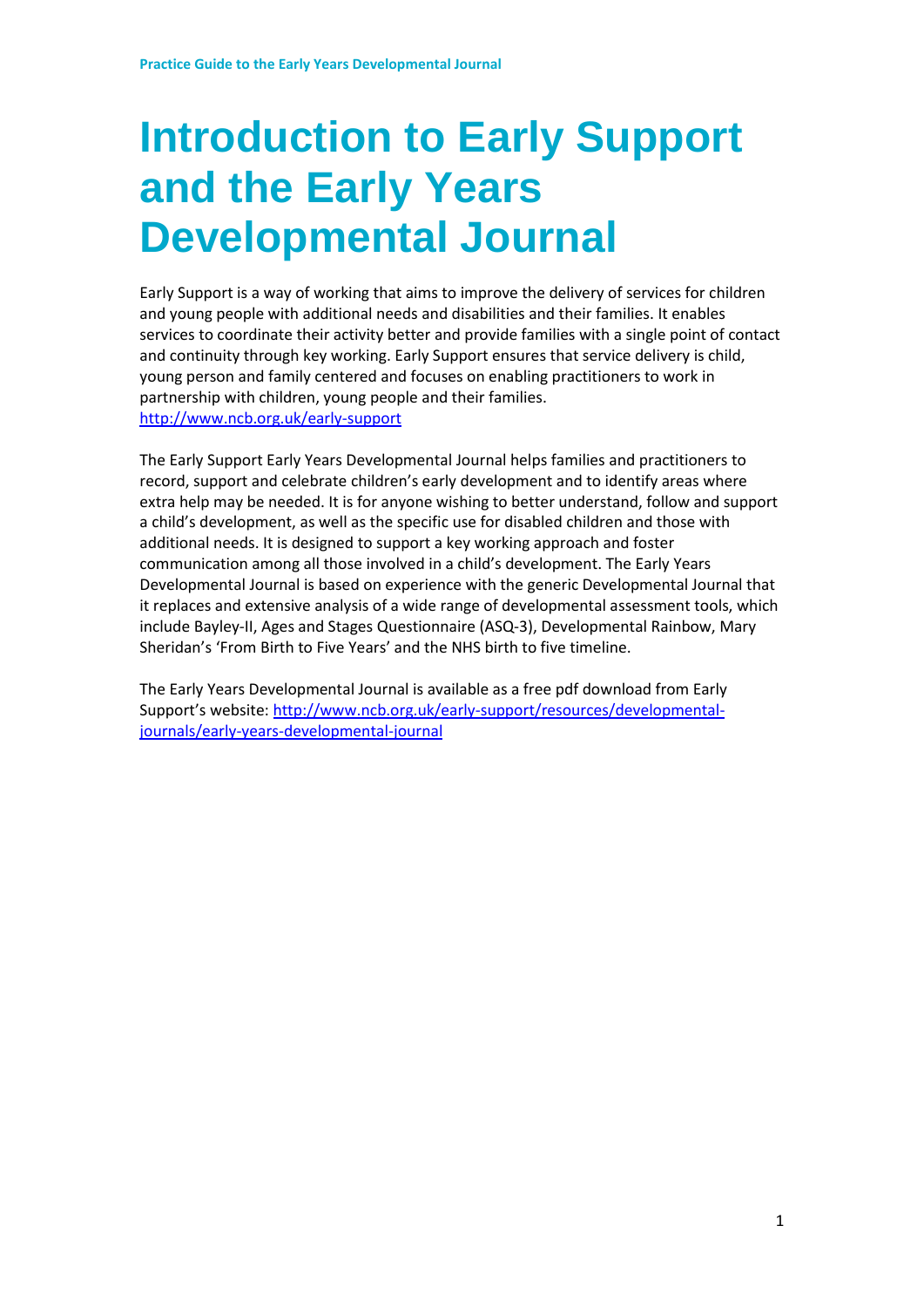### <span id="page-3-0"></span>**Introduction to the Practice Guide to the Early Years Developmental Journal**

The Early Years Developmental Journal is intended as a useful resource for practitioners when monitoring progress, supporting assessments and providing a basis for communicating with parents and other practitioners. In particular it can support the statutory early years progress assessment and child health monitoring when a child is around 2 years of age. It is closely linked with the Early Years Foundation Stage (EYFS) Development Matters and with the Personal Child Health Record (PCHR or 'red book'). The Journal is also suitable for older children with special educational needs and disabilities, depending on their developmental level, and therefore the Journal's Steps have also been mapped onto P scales for use in schools.

Views from practitioners from different sectors were sought and taken into consideration during the development stage of the Early Years Developmental Journal. However, it is recognised that practitioners may have different priorities and requirements from such a resource than parents. This Practice Guide to the Early Years Developmental Journal has been produced to support practitioners and parents joint working in practice. In this document, there is supplementary information that both practitioners and parents may find useful along with the Early Years Developmental Journal Record, a single page Developmental Profile and a table that maps the Developmental Steps to approximate age ranges.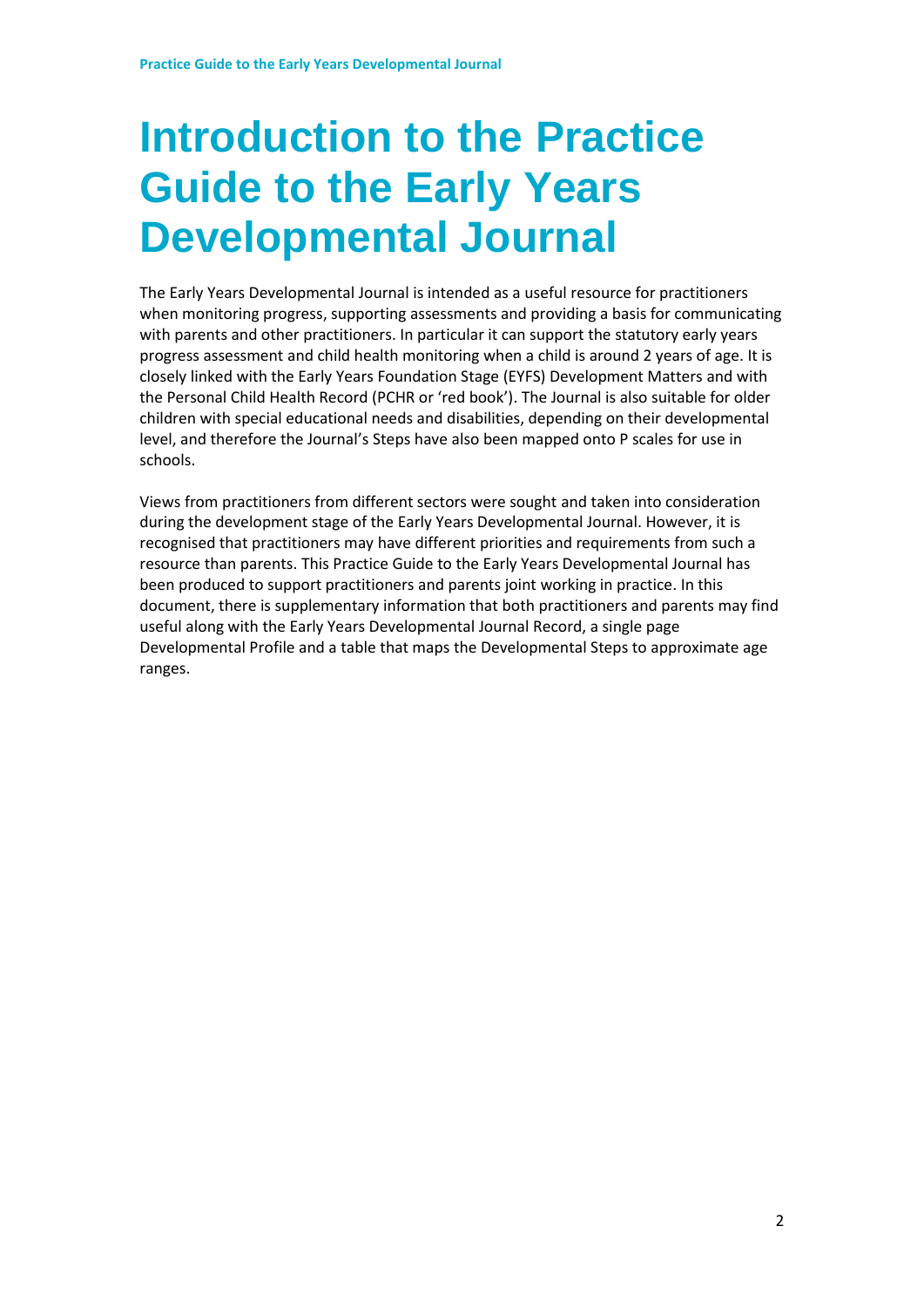# <span id="page-4-0"></span>**Working in partnership**

In accordance with the statutory framework for the EYFS, in early years settings each child is assigned a key person. The key person's responsibility includes ensuring that the child's learning and care needs are met, supporting parents in guiding the child's development at home and helping parents in seeking further support where appropriate. Thus, the envisaged scenario is an early years practitioner working in partnership with the child's parents to support development.

The way of working promoted in the EYFS is similar to that taken by Early Support. At the heart of Early Support is a key working approach for children and young people with special educational needs and disabilities and their families. Key working aims to ensure the provision of holistic care and support to meet the individual requirements and aspirations of a child or young person and their family. Key working can be fulfilled by a wide range of practitioners, from health, education, social care, the community or the voluntary sector, or by parents or the young people themselves. This means it becomes a way of working rather than an additional service. The main functions of key working are:

- Providing emotional and practical support to the child or young person and family;
- Being a single point of regular and consistent contact, and co-ordinating services and practitioners around the child or young person and family;
- Supporting a single planning and joint assessment process;
- Providing information and advice, and facilitating support.

Children and young people with special educational needs and disabilities often receive support from a number of different services – for example, Portage, speech and language therapy and physiotherapy. Here, the practitioner offering key working support can make a significant difference by working with the team around the family, providing a single point of contact and co-ordinating complex support packages.

The Early Years Developmental Journal is designed to support the key working approach and promote partnership working by valuing what everyone knows about the child including families, the child or young person and the different practitioners involved. The Journal is particularly useful because it encourages everyone involved with a child to use the same language and it provides one set of information that can be shared and used by the team around the child.

The Early Years Developmental Journal can provide a rich source of information when a practitioner meets a family for the first time. Looking through the Developmental Steps gives a detailed account of children's development and their current level of ability. The Developmental Profile depicts a child's overall progress at a glance. The Key Indicator chart may also be useful as this is an abridged version of the items within the Journal and can provide information as to whether children have 'achieved' key developmental milestones.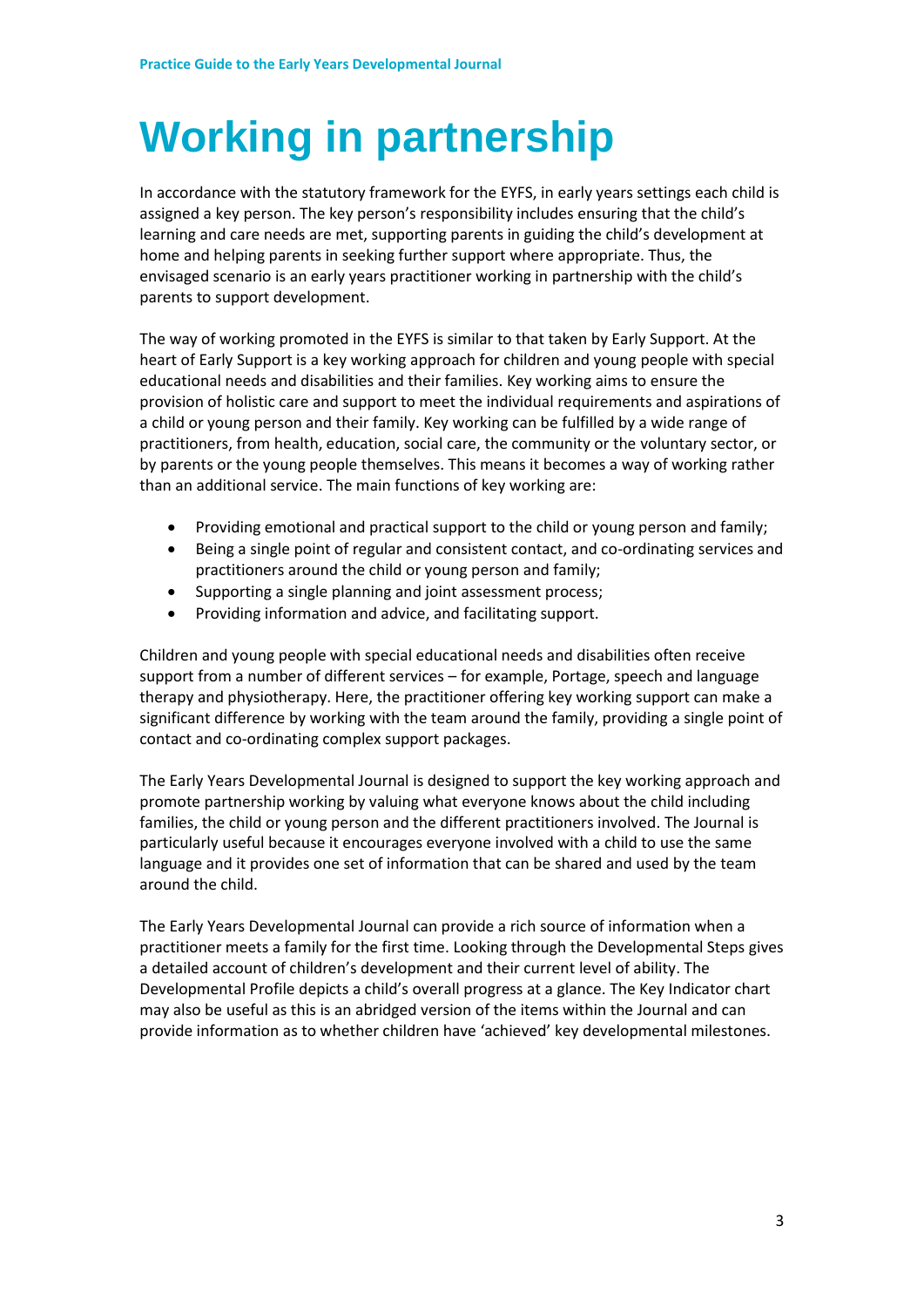## <span id="page-5-0"></span>**Getting started**

You may work with families who already use the Early Years Developmental Journal. You may also feel it is appropriate to introduce it to some families who have not started to use it or are not aware of it. It may be helpful to introduce Early Support to place the Journal in context and also to signpost families to other resources they may find helpful – for example, Early Support has produced information booklets for parents and young people and these cover a wide range of topics.

If families have not encountered the Early Years Developmental Journal before, they may need some guidance in getting started. It's important to explain the ethos of Early Support and the Journal: this includes placing families at the centre of the team around the child, partnership working, continuous monitoring of children's development and celebration of the things children *can* do.

Before you introduce the Journal to families, you will probably want to make sure you are familiar with it. When you feel confident about this, you may wish to go through the How to Use guide together with the family or to leave it with them and discuss it when you next meet. To select the starting point, you may wish to consult the Age Chart and consider the child's chronological age and approximate developmental level. You can also use the Key Indicators; take a look at the Key Indicator chart and select the 'highest' Step that contains a Key Indicator that the child can do. You can also read the Step Summaries to find one that corresponds to the child's current developmental level. You may need to start on different Steps for the different Areas of Development and it may be helpful to make the first entries in the Journal together with the family.

Using the Developmental Journal as a basis for discussion at future meetings can be an effective way of sharing information about the child's progress. You may wish to encourage parents to use the 'Questions we want to ask' page to note down anything they may like to talk to you about in between meetings. If the family are in contact with other practitioners, then it's a good idea to encourage the use of the Journal with them too. This can help communication amongst the team around the child and provide you and other practitioners with additional information.

The Developmental Profile is a quick, at-a-glance summary of the valuable and detailed information contained in the Journal. In this Practice Guide, we have included a one-page Developmental Profile; this can be found towards the end of this document. Steps can be marked as completed when children have 'achieved' most of the items. This decision will depend on each individual child and families may need some support in judging when their child has 'completed' a Step. Some items may not be appropriate for a child due to their unique profile of strengths and needs but it may be that, together with the family, you can identify an alternative behaviour that demonstrates the same underlying skill. This may be particularly relevant for the Key Indicators. When deciding if a child has completed a Step, it may be helpful to take a look at the next Step, both the items and the Step Summary. If you feel that these reflect the child's current level, then it may be time to move on.

If a family does not have access to a computer, it may be helpful to suggest local facilities where they can access computers, such as libraries, or for you to print the materials for them. It may also be appropriate to signpost families to, or liaise with, translation support services and different cultural or faith groups.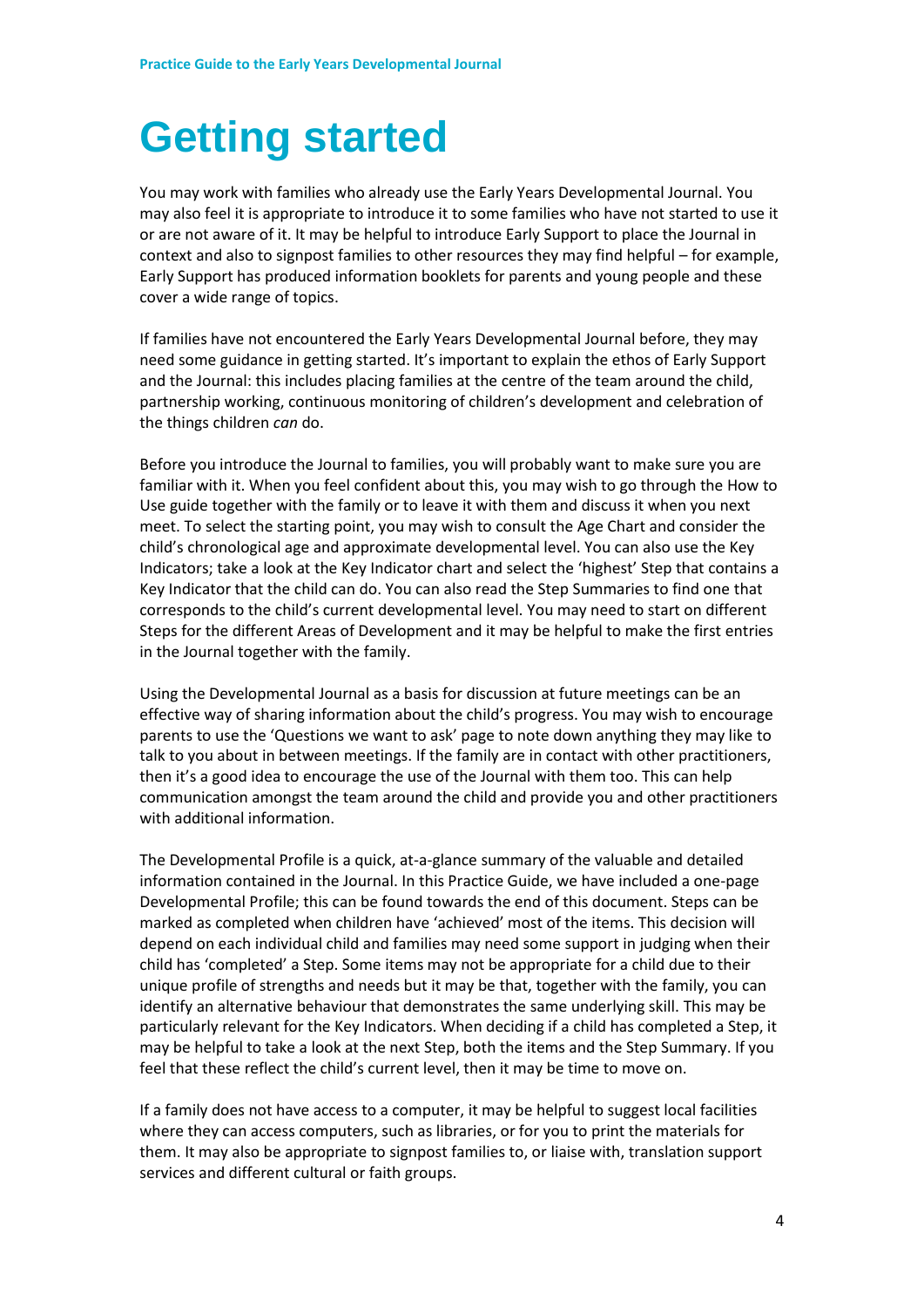### <span id="page-6-0"></span>**Early Years Developmental Journal Record**

The Early Years Developmental Journal presents behaviours i.e. ways in which children act, the things they do and the skills they show, and it structures these in a series of Developmental Steps. These behaviours can be dated as *emerging*, *developing* or *achieved* and comments can be added. Each Developmental Step is introduced by a short summary of what's going on for children during that period of development, and includes ideas for activities that parents can do with their child. There are also pages for parents to personalise the Journal, note down questions and record achievements. Overall, this results in a comprehensive resource for families.

Some practitioners may also feel that the Early Years Developmental Journal, as it stands, is a valuable and worthwhile resource for them to complete too. However the Journal may be longer than some practitioners need. To this end, we have produced the Early Years Developmental Journal Record, which can be found towards the end of this document. The Record is a set of tables that list the items by Area of Development and have columns to mark emerging, developing or achieved. There is also a blank column that you may wish to use for other terms that you or your service use to describe development – for example, this may be 'exceeding' in line with the EYFS Early Learning Goals. The Record also notes where the item is included in the PCHR, EYFS Development Matters and EYFS Profile.

The Early Years Developmental Journal Record aims to complement the 'full' version of the Journal and may be particularly useful where the family is the primary user of the Journal and practitioners would also like a record of the child's progress.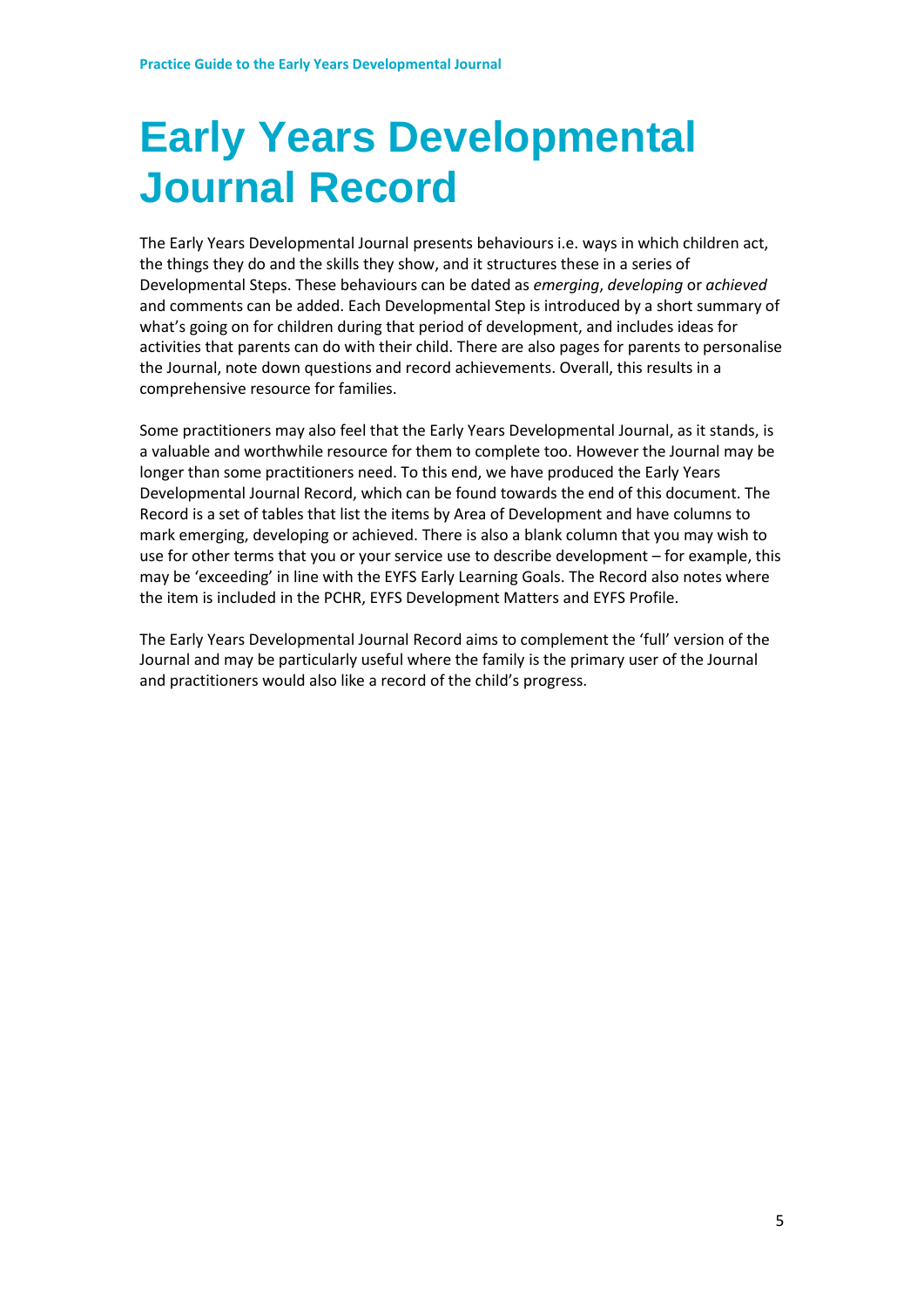# <span id="page-7-0"></span>**Age Chart**

In the Early Years Developmental Journal each Developmental Step is related to an EYFS stage in the Step Summary section. Although it is not included in the Journal, each Developmental Step also corresponds to an approximate age-range in typical development. For practitioners, assessing a child's developmental level is often necessary for reportwriting, acquiring financial support and selecting appropriate support packages or intervention. Therefore we have included this Age Chart in the Practice Guide to show the corresponding age-range and EYFS stage for each Developmental Step.

It is important to remember that there is a great deal of variation from child to child throughout development, especially in the early years, and it is not unusual for a typically developing child to be at a Step that is not exactly in line with their chronological age. The Early Years Developmental Journal age-ranges are narrower at the earlier Steps and they also overlap, highlighting that the Steps are not discrete events that happen at exactly the same time for all children.

If a child has a special educational need or disability and is developing at a slower rate than seen in typical development, providing age-equivalents to parents can be a sensitive topic. However sometimes these can be useful for parents and indeed, they may request this information. When discussing the corresponding typically developing age-range with parents, practitioners are well-placed to talk about a child's relative strengths and weakness, what they *can* do as well as what they can't do, the wide variation typically seen in development and the context surrounding the child.

| <b>Developmental Step</b> | <b>Typical development age-range</b> | <b>EYFS stage</b>      |
|---------------------------|--------------------------------------|------------------------|
| Step 1                    | 0-3 months                           | $0-11$ months          |
| Step 2                    | 2-5 months                           | 0-11 months            |
| Step 3                    | 4-7 months                           | 0-11 months            |
| Step 4                    | 6-10 months                          | $0-11$ and 8-20 months |
| Step 5                    | 9-13 months                          | 8-20 months            |
| Step 6                    | 12-16 months                         | 8-20 months            |
| Step 7                    | 15-19 months                         | 8-20 and 16-26 months  |
| Step 8                    | 18-22 months                         | 16-26 months           |
| Step 9                    | 21-25 months                         | 16-26 and 22-36 months |
| Step 10                   | 24-31 months                         | 22-36 months           |
| Step 11                   | 30-36 months                         | 22-36 and 30-50 months |
| Step 12                   | 35-41 months                         | 30-50 months           |
| Step 13                   | 40-51 months                         | 30-50 and 40-60 months |
| Step 14                   | $50-60+$ months                      | 40-60 months           |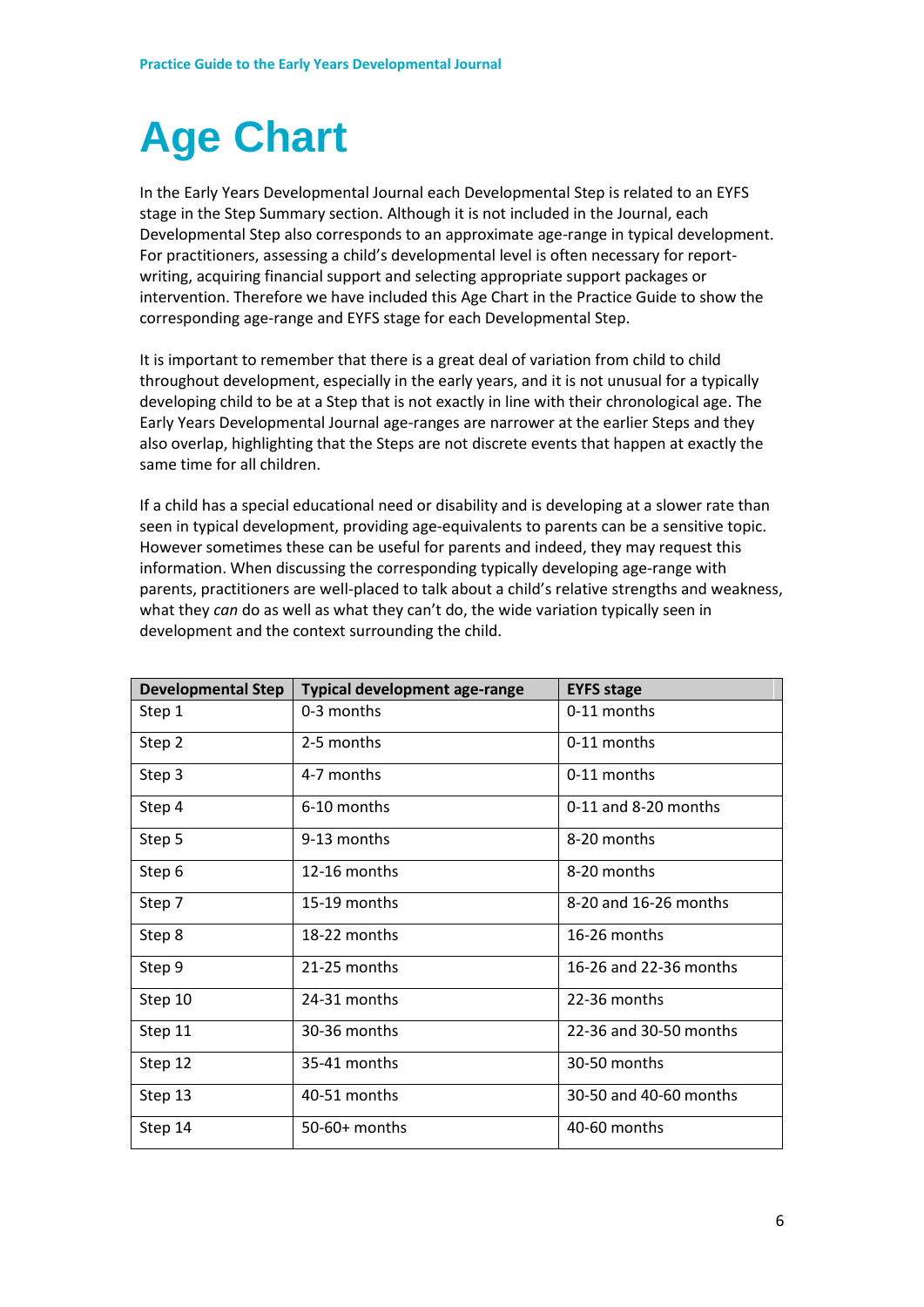### <span id="page-8-0"></span>**Links with the EYFS**

A revision of the EYFS was published in September 2012 and the Early Years Developmental Journal was produced to align with this. The aim was for the Early Years Developmental Journal to supplement the EYFS without replicating it.

The EYFS has three prime areas of learning and development, which are described as "particularly crucial for igniting children's curiosity and enthusiasm for learning, and for building their capacity to learn, form relationships and thrive". These areas are: Personal, Social and Emotional Development, Communication and Language and Physical Development. There are also four 'specific' areas, which are: Literacy, Mathematics, Understanding the World and Expressive Arts and Design.

The Early Years Developmental Journal adopted a similar structure for its Areas of Development, of which there are four: Personal, Social and Emotional, Communication, Physical and Thinking. The former three map onto the prime areas of learning and development in the EYFS. Thinking is a category that has been added to reflect the importance of cognitive skills and incorporates the problem-solving and reasoning skills that underlie so much of development.

Some of the Early Years Developmental Journal items are also present in the EYFS Development Matters and these items are indicated with an icon in the main Journal and by the initials 'EYFS' in the Early Years Developmental Journal Record. The Early Years Developmental Journal Record also notes where an item corresponds to an Early Learning Goal with the initials 'ELG' – although it is worth noting that these items may also correspond to an item within Development Matters as well as an Early Learning Goal. Most of the Early Years Developmental Journal items in Personal, Social and Emotional, Communication and Physical are included in the corresponding prime area in the EYFS. Where items in Thinking are also included in the EYFS, these mainly correspond to the specific area Understanding the World but they also map onto items in other EYFS areas as well.

Throughout the EYFS, there is a strong emphasis on parents and early years practitioners working in partnership. This is particularly relevant for the assessment points of the 2 year progress check and the EYFS profile, which highlight the importance of the contribution of parents. By using the Early Years Developmental Journal, parents and practitioners will already be working together, sharing information and communicating effectively.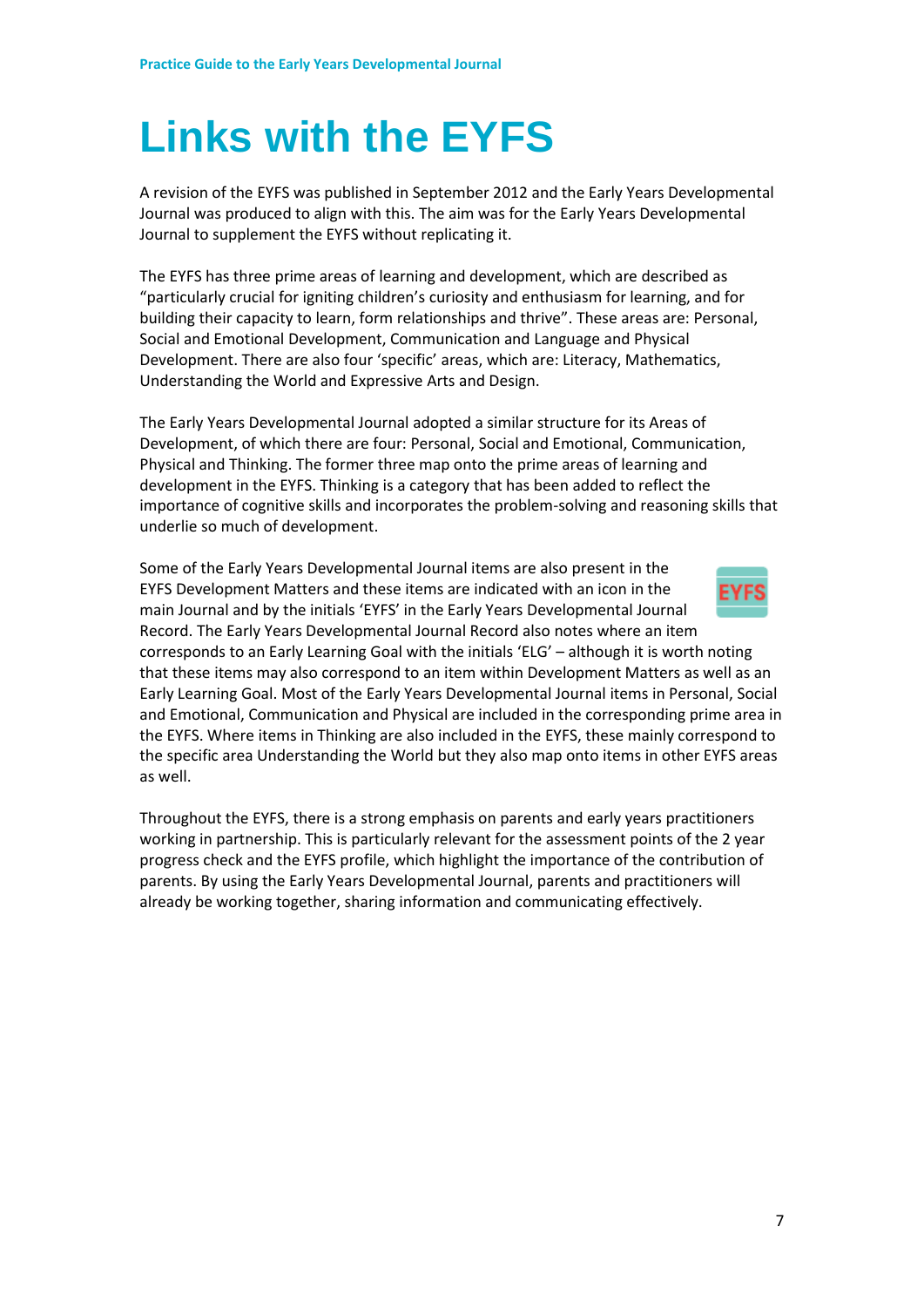### <span id="page-9-0"></span>**Links with P scales**

P scales describe attainment across eight levels for children who are in Year 1 of school or above and working below level 1 of the National Curriculum. They are a tool for assessing and tracking children's progress in school. As well as being used for children in the early years, the Early Years Developmental Journal can be used for older children, who may be working at P scales.

Therefore the Early Years Developmental Journal may be useful to practitioners working in mainstream and special schools. Using the Journal to observe and record children's development may provide helpful information that can contribute to assessment of P scales. The Developmental Steps of the Journal can be roughly mapped across to the different P scales, providing practitioners with complementary and detailed information about children's behaviour at a given P scale. It is worth noting that this is not an exact mapping and Steps other than the ones specified may also contain relevant information for a given P scale. In particular, P7 maps onto material from Developmental Step 11 and P8 maps onto material from Steps 11 and 12.

| <b>P</b> Scale | <b>Early Years Developmental Journal Step(s)</b> |
|----------------|--------------------------------------------------|
| P1(i)          | 1                                                |
| <b>P1(ii)</b>  | 2                                                |
| <b>P2(i)</b>   | $2 - 3$                                          |
| P2(ii)         | $3 - 4$                                          |
| <b>P3(i)</b>   | 5                                                |
| <b>P3(ii)</b>  | 5                                                |
| <b>P4</b>      | $6 - 7$                                          |
| <b>P5</b>      | $8-9$                                            |
| <b>P6</b>      | $10 - 11$                                        |
| <b>P7</b>      | $12 - 13$                                        |
| P8             | 14                                               |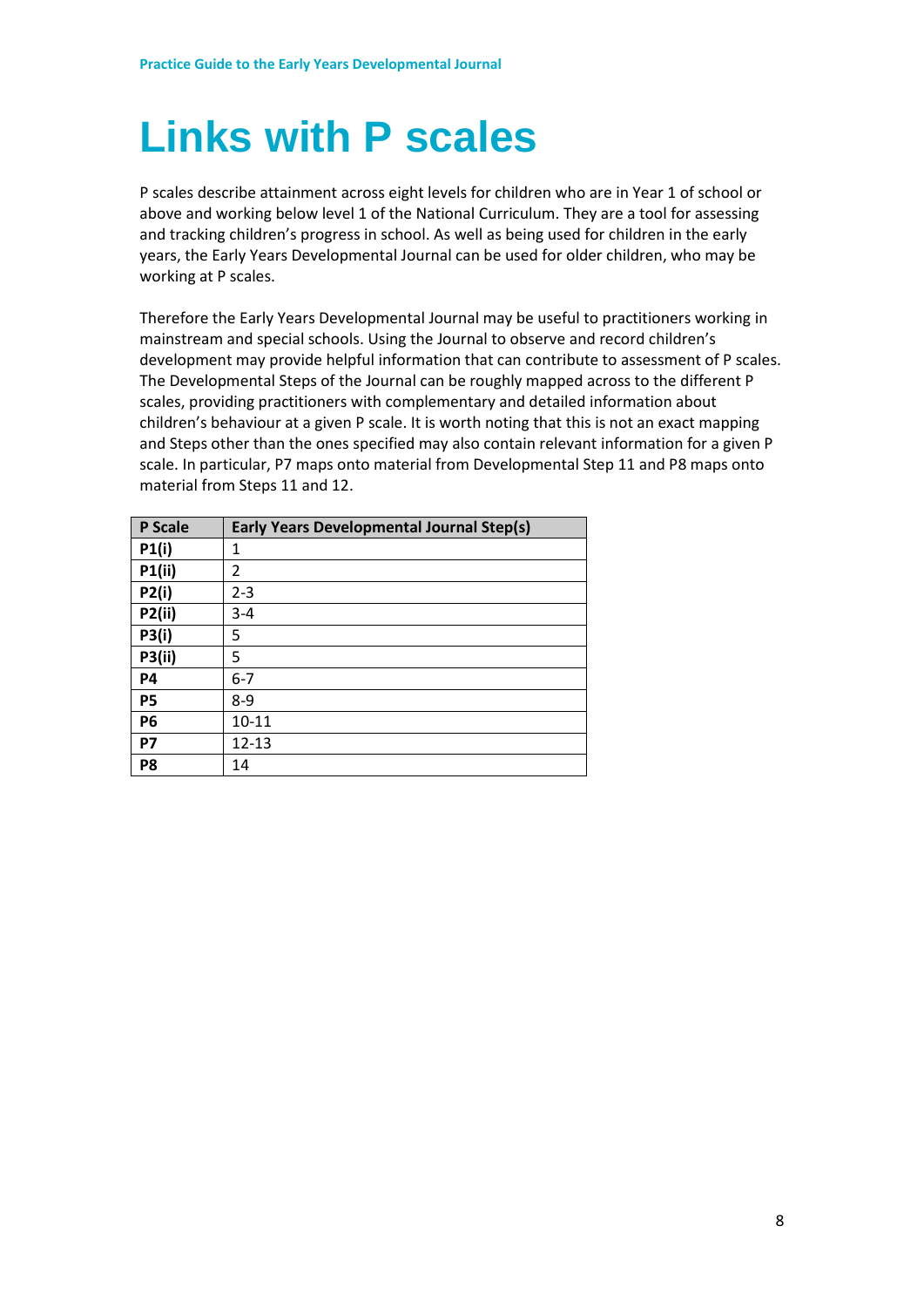### <span id="page-10-0"></span>**Links with the Personal Child Health Record**

A central component of the Healthy Child Programme is the monitoring of children's physical and psychological development from birth through the early years. The PCHR, or 'red book', is an important element in recording the growth and development of young children. The Early Years Developmental Journal provides a supplement to the PCHR enabling parents and practitioners to observe and record developmental progress in more detail. Some of the items in the Early Years Developmental Journal map onto items included in the PCHR and these are indicated with an icon of a red book. In the Early Years Developmental Journal Record, these items are indicated with the initials 'PCHR' – please note there are no such items in the Thinking Area of Development.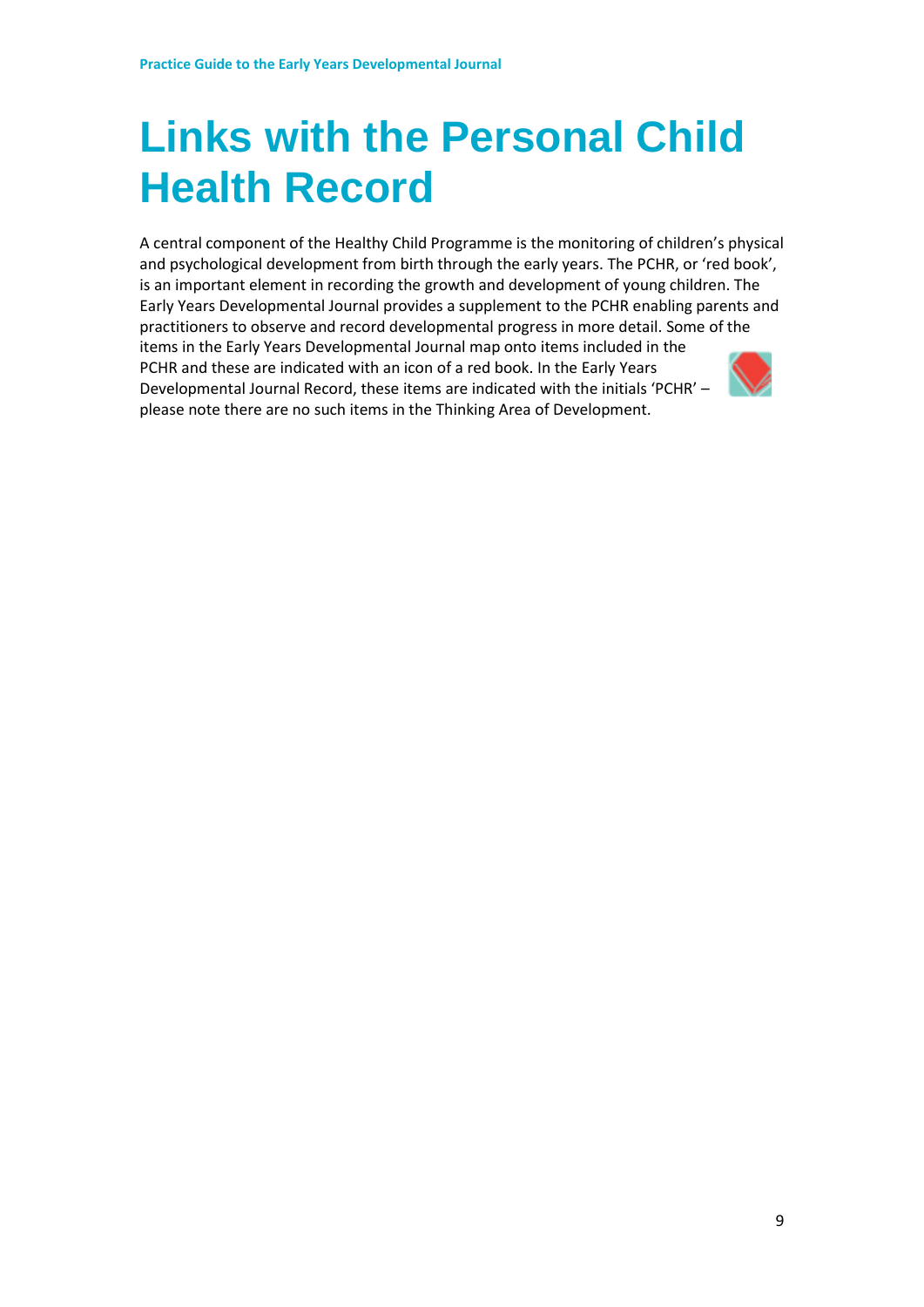### <span id="page-11-0"></span>**Progress reviews in the early years**

### <span id="page-11-1"></span>**Checks at 2 years old**

In early years settings, a statutory EYFS progress check is carried out when children are aged between 2 and 3 years. The aim of this is to review development in the three prime areas of learning, inform parents about their child's development and identify any potential areas of concern. The child's key person would typically be expected to complete the review, along with contributions from parents and other practitioners. Ongoing assessment, knowledge and observations are highlighted to underlie the progress check.

As part of the Healthy Child Programme, health visitors carry out a health and development check between 2 and 2 ½ years. Amongst the aims of this is the assessment of a child's socio-emotional, language, physical and cognitive development.

The single integrated review is expected to be implemented in 2015 and aims to bring together the Healthy Child Programme review and the EYFS progress check. This integration of the health and education checks aims to provide parents with a holistic view of their child with the input of multiple practitioners and to facilitate additional support where appropriate.

Partnership working and keeping the family at the centre of the team around the child is at the heart of Early Support and the Early Years Developmental Journal. The Journal can be a valuable resource as it incorporates several factors considered important for progress checks: views from parents, input from practitioners in different services, an ethos of continuous observation and assessment, and the integration of different areas of development.

### <span id="page-11-2"></span>**EYFS Profile**

The EYFS Profile summarises and describes children's attainment at the end of the EYFS, i.e. the school year in which they turn five. Practitioners assess the child against 17 Early Learning Goals and the three learning characteristics of playing and exploring, active learning, and creating and thinking critically. To support the assessment process, practitioners are encouraged to draw on materials that illustrate the child's learning journey, observations of day-to-day interactions, along with information from parents and other adults involved with the child. Therefore the Early Years Developmental Journal is a valuable source of information that can support the EYFS Profile. The Early Years Developmental Journal Record also notes where an item corresponds to an Early Learning Goal.

The Early Years Developmental Journal uses the categories of emerging (seen for the first time), developing (seen sometimes) and achieved (seen often). This helps parents to become more aware of the signs of the first appearance of a new developmental achievement, to its consolidation and then recognition that the competence is established. For the EYFS Profile, the categories of emerging (not yet reaching expected levels), expected (meeting expected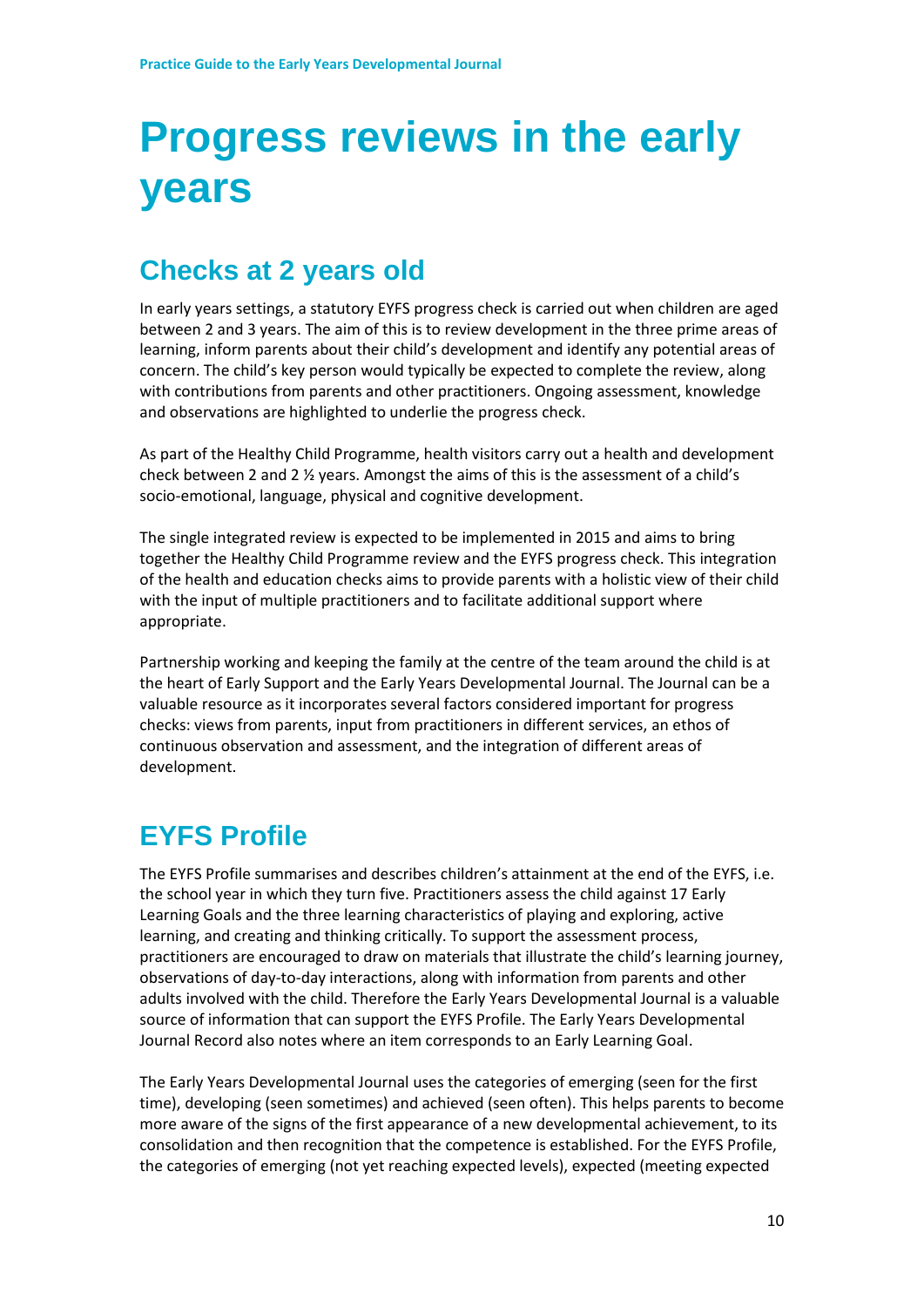levels of development) or exceeding (surpassing expected levels of development) are used to assess children's performance against the Early Learning Goals. The Early Years Developmental Journal category of 'emerging' maps onto the EYFS category of 'emerging', and the Journal category of 'achieved' maps onto the EYFS category of 'expected'. If practitioners wish to do so, they could use the blank column in the Early Years Developmental Journal Record to include the EYFS category of 'exceeding'.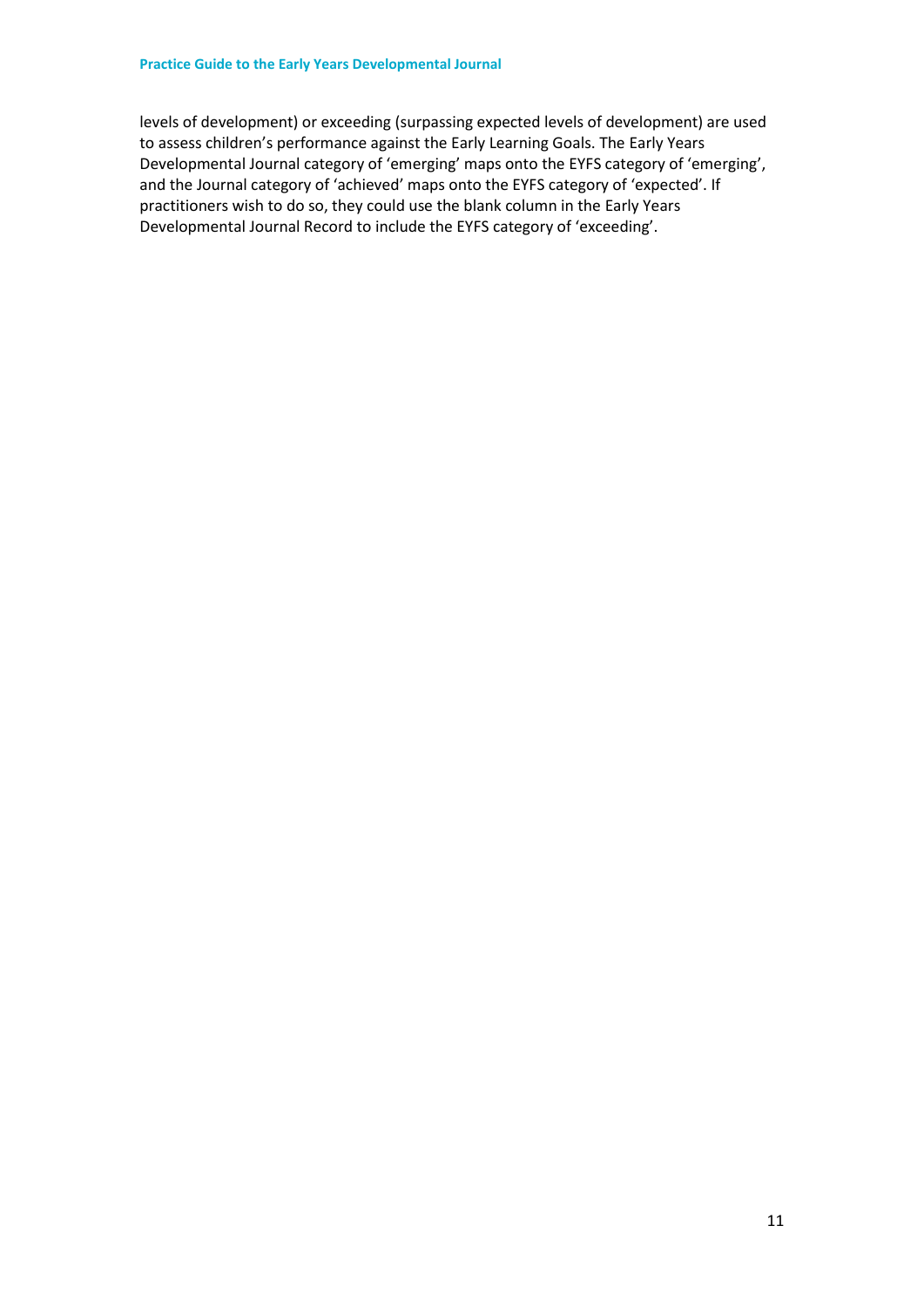

#### **Practice Guide to the Early Years Developmental Journal: Developmental Profile**

Enter the date in the corresponding box when you have filled out the more detailed charts in the Journal and have ticked 'Achieved' for nearly all the items in a Step. Children are likely to be achieving new things in different Steps at any one time, so check backwards and forwards as well.

**Child's name ……………………………………………………........................ Date of birth: ………………………………………..**

| <b>Area of Development</b>        | Step 1 | Step 2 | Step 3 | Step 4 | Step 5 | Step 6 | Step 7 | Step 8 | Step 9 | Step 10 | Step 11 | Step 12 | Step 13 | Step 14 |
|-----------------------------------|--------|--------|--------|--------|--------|--------|--------|--------|--------|---------|---------|---------|---------|---------|
|                                   |        |        |        |        |        |        |        |        |        |         |         |         |         |         |
| Personal, social and<br>emotional |        |        |        |        |        |        |        |        |        |         |         |         |         |         |
| Communication                     |        |        |        |        |        |        |        |        |        |         |         |         |         |         |
| <b>Physical</b>                   |        |        |        |        |        |        |        |        |        |         |         |         |         |         |
| <b>Thinking</b>                   |        |        |        |        |        |        |        |        |        |         |         |         |         |         |

Step 10 is highlighted because this will be of particular relevance for developmental progress and health assessments when a child is  $2 - 2 \frac{y}{2}$  years old. Step 14 is highlighted because this will be of particular relevance to the Foundation Stage profile that is completed when children start school.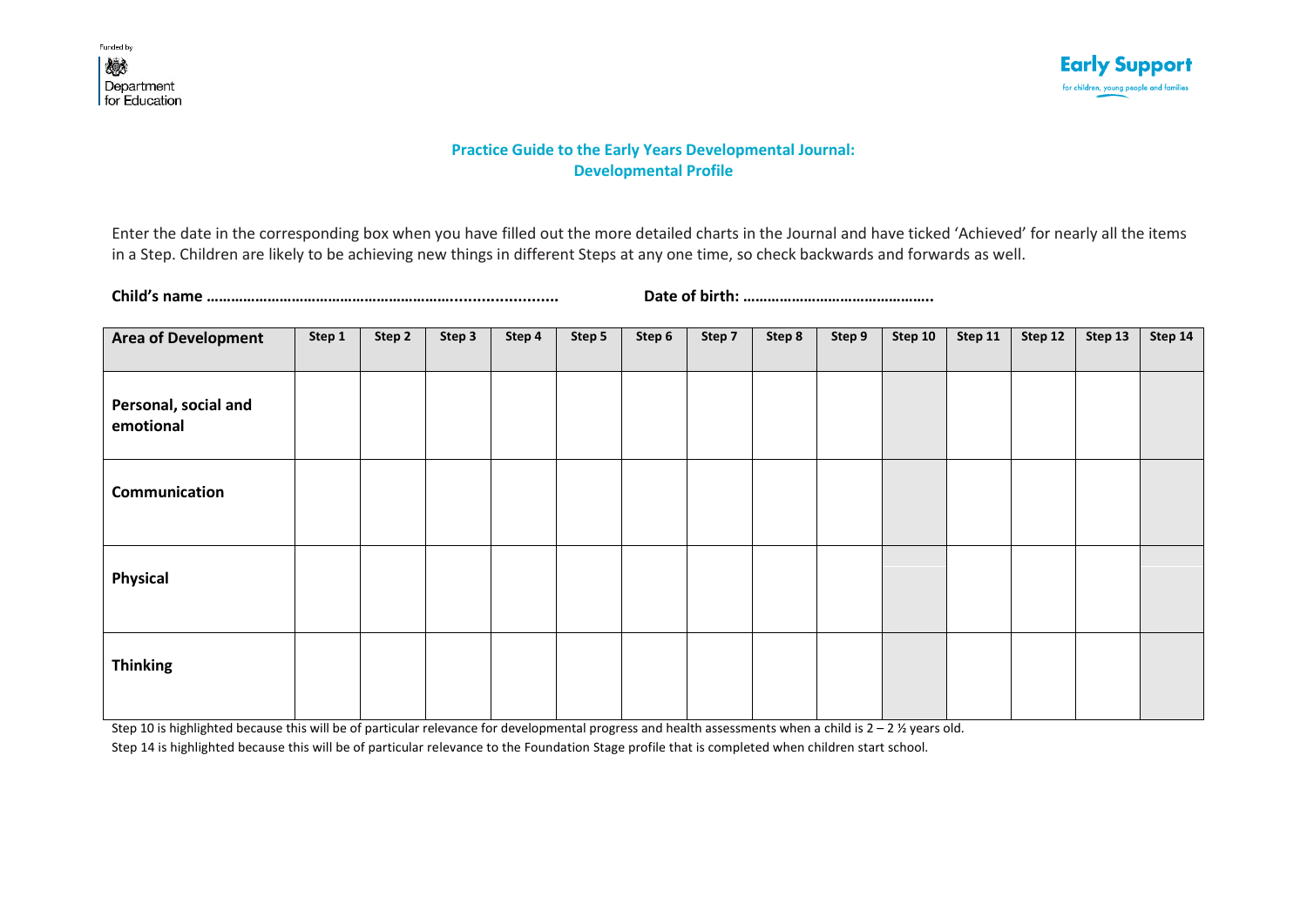

|--|--|

| <b>ITEM</b>                                                               |             |             | E | D | A |  |
|---------------------------------------------------------------------------|-------------|-------------|---|---|---|--|
| STEP 1 (EYFS stage 0-11 months)                                           |             |             |   |   |   |  |
| Enjoys the company of others                                              |             | EYFS        |   |   |   |  |
| Looks at faces                                                            | <b>PCHR</b> | <b>EYFS</b> |   |   |   |  |
|                                                                           |             |             |   |   |   |  |
| Copies facial expressions and mouth shapes - for example, sticking out    |             | <b>EYFS</b> |   |   |   |  |
| tongue, opening mouth and widening eyes                                   |             |             |   |   |   |  |
| Is comforted by touch                                                     |             | EYFS        |   |   |   |  |
| Is comforted by people's faces                                            |             | <b>EYFS</b> |   |   |   |  |
| Smiles at people                                                          | <b>PCHR</b> | <b>EYFS</b> |   |   |   |  |
|                                                                           |             |             |   |   |   |  |
| Holds eye contact briefly (5 seconds or more)                             |             | EYFS        |   |   |   |  |
| STEP 2 (EYFS stage 0-11 months)                                           |             |             |   |   |   |  |
| Gains physical and emotional comfort from 'snuggling in'                  |             | <b>EYFS</b> |   |   |   |  |
| Makes sounds and movements to initiate interaction with another person    |             | <b>EYFS</b> |   |   |   |  |
| Calms from being upset when held, rocked, spoken or sung to with          |             | EYFS        |   |   |   |  |
| soothing voice                                                            |             |             |   |   |   |  |
| Holds eye contact during interactions with a familiar person              | <b>PCHR</b> |             |   |   |   |  |
| Recognises and is most responsive to main carer; face brightens, activity |             | <b>EYFS</b> |   |   |   |  |
| increases when familiar carer appears                                     |             |             |   |   |   |  |
| STEP 3 (EYFS stage 0-11 months)                                           |             |             |   |   |   |  |
| Shows pleasure at being tickled and other physical games                  |             | <b>EYFS</b> |   |   |   |  |
| Laughs and gurgles                                                        | <b>PCHR</b> | EYFS        |   |   |   |  |
| Likes cuddles and being held - for example, calms, snuggles in, smiles,   |             | <b>EYFS</b> |   |   |   |  |
| gazes at carer's face or strokes carer's skin                             |             |             |   |   |   |  |
| Shows pleasure at return of familiar carer                                |             |             |   |   |   |  |
| Shows emotional responses to other people's emotions - for example,       |             | <b>EYFS</b> |   |   |   |  |
| smiles when smiled at and becomes distressed if hears another child       |             |             |   |   |   |  |
| crying                                                                    |             |             |   |   |   |  |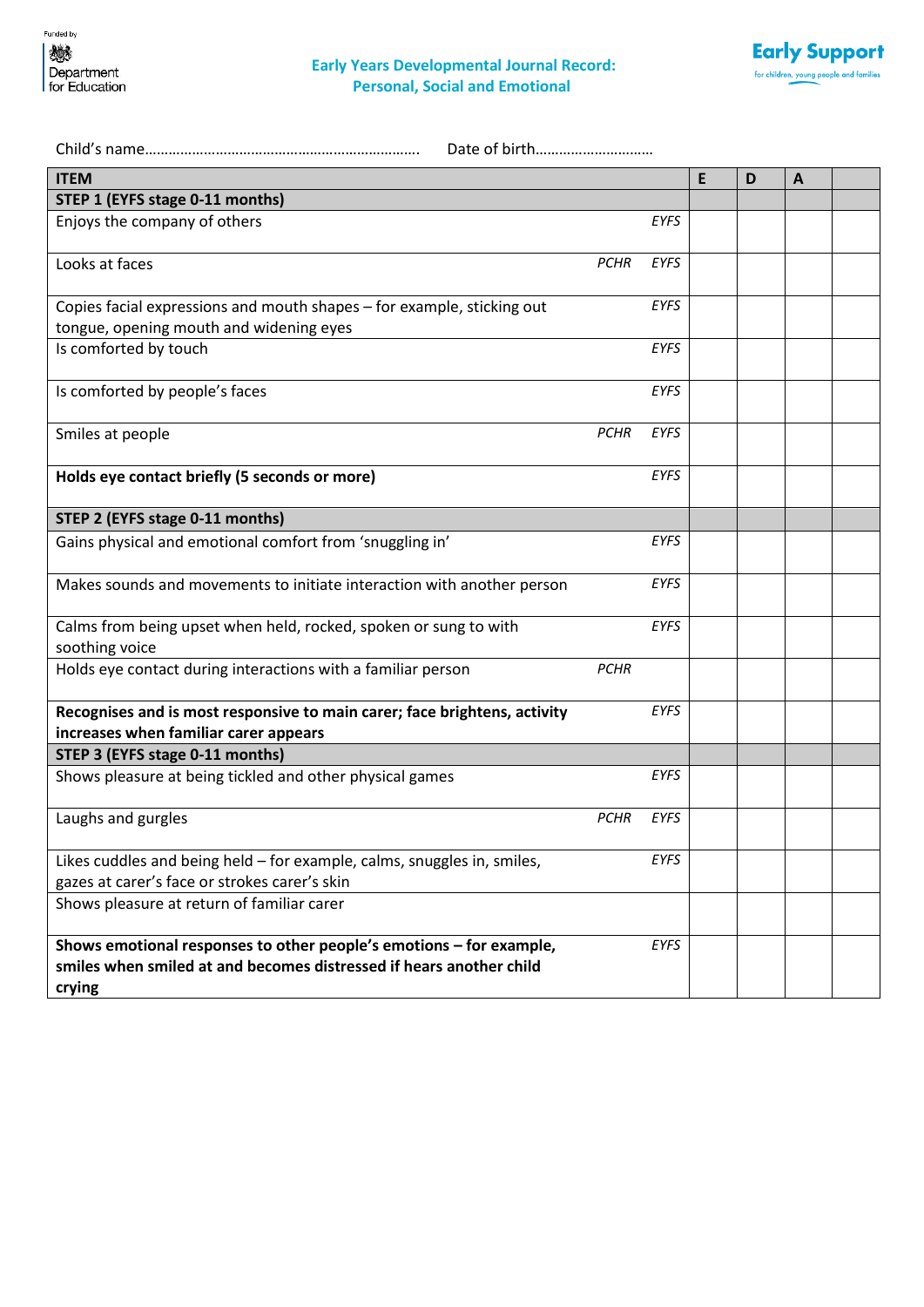

| <b>ITEM</b>                                                                                                               |             |             | E | D | A |  |
|---------------------------------------------------------------------------------------------------------------------------|-------------|-------------|---|---|---|--|
| STEP 4 (EYFS stages 0-11 months and 8-20 months)                                                                          |             |             |   |   |   |  |
| Smiles at image of self in mirror; shows a developing understanding and                                                   |             |             |   |   |   |  |
| awareness of themselves                                                                                                   |             |             |   |   |   |  |
| Takes turns in interactions with others; quietens when other person talks                                                 |             |             |   |   |   |  |
| Makes own sounds when talked to, especially when a smiling face is used                                                   |             |             |   |   |   |  |
| by parent                                                                                                                 |             |             |   |   |   |  |
| Uses voice or gesture to refuse - for example, by pushing object away,                                                    |             |             |   |   |   |  |
| shaking head                                                                                                              |             |             |   |   |   |  |
| Lifts arms in anticipation of being picked up                                                                             | <b>PCHR</b> | <b>EYFS</b> |   |   |   |  |
| Shows attachment to special people - for example, by being distressed                                                     |             | <b>EYFS</b> |   |   |   |  |
| when they are separated, staying close and showing affection                                                              |             |             |   |   |   |  |
| STEP 5 (EYFS stage 8-20 months)                                                                                           |             |             |   |   |   |  |
| Seeks to gain attention in a variety of ways, drawing others into social<br>interaction                                   |             | <b>EYFS</b> |   |   |   |  |
| Likes to be close to adult and may cry and try to follow (by looking,                                                     | <b>PCHR</b> |             |   |   |   |  |
| reaching or crawling) when familiar adult leaves room                                                                     |             |             |   |   |   |  |
| Is wary of strangers                                                                                                      |             | <b>EYFS</b> |   |   |   |  |
| Builds relationships with special people - for example, by showing                                                        | <b>PCHR</b> | EYFS        |   |   |   |  |
| affection or holding your attention by vocalising                                                                         |             |             |   |   |   |  |
| Points to draw other people's attention to things of interest                                                             |             | EYFS        |   |   |   |  |
| Shows interest in the activities of others and responds differently to                                                    |             | <b>EYFS</b> |   |   |   |  |
| children and adults - for example, may be more interested in watching                                                     |             |             |   |   |   |  |
| children than adults or may pay more attention when children talk to them                                                 |             |             |   |   |   |  |
| Enjoys finding their nose, eyes or tummy as part of naming games                                                          |             | <b>EYFS</b> |   |   |   |  |
| Follows with gaze when an adult directs attention to an object by looking                                                 |             | <b>EYFS</b> |   |   |   |  |
| and pointing - for example, when an adult points to a bus and says "Look                                                  |             |             |   |   |   |  |
| at the bus" and the child looks at the bus                                                                                |             |             |   |   |   |  |
| STEP 6 (EYFS stage 8-20 months)                                                                                           |             |             |   |   |   |  |
| Looks to familiar adult to check if not sure about something - for example,                                               |             | <b>EYFS</b> |   |   |   |  |
| looks at you to check your reaction if a stranger tries to pick them up                                                   |             |             |   |   |   |  |
| Uses familiar adult for 'emotional refuelling' when feeling tired, stressed or                                            |             | <b>EYFS</b> |   |   |   |  |
| frustrated - for example, stops playing to have a cuddle or sits quietly                                                  |             |             |   |   |   |  |
| snuggled in on your lap for a few minutes                                                                                 |             |             |   |   |   |  |
| Clings to special person and hides face when feeling scared or                                                            |             |             |   |   |   |  |
| overwhelmed                                                                                                               |             |             |   |   |   |  |
| Gets distressed and anxious if left somewhere without their familiar adult                                                |             |             |   |   |   |  |
| Uses comfort toy or object to calm self                                                                                   |             | <b>EYFS</b> |   |   |   |  |
| Uses other person to help achieve a goal - for example, to get an object<br>that's out of reach or activate a wind-up toy |             | <b>EYFS</b> |   |   |   |  |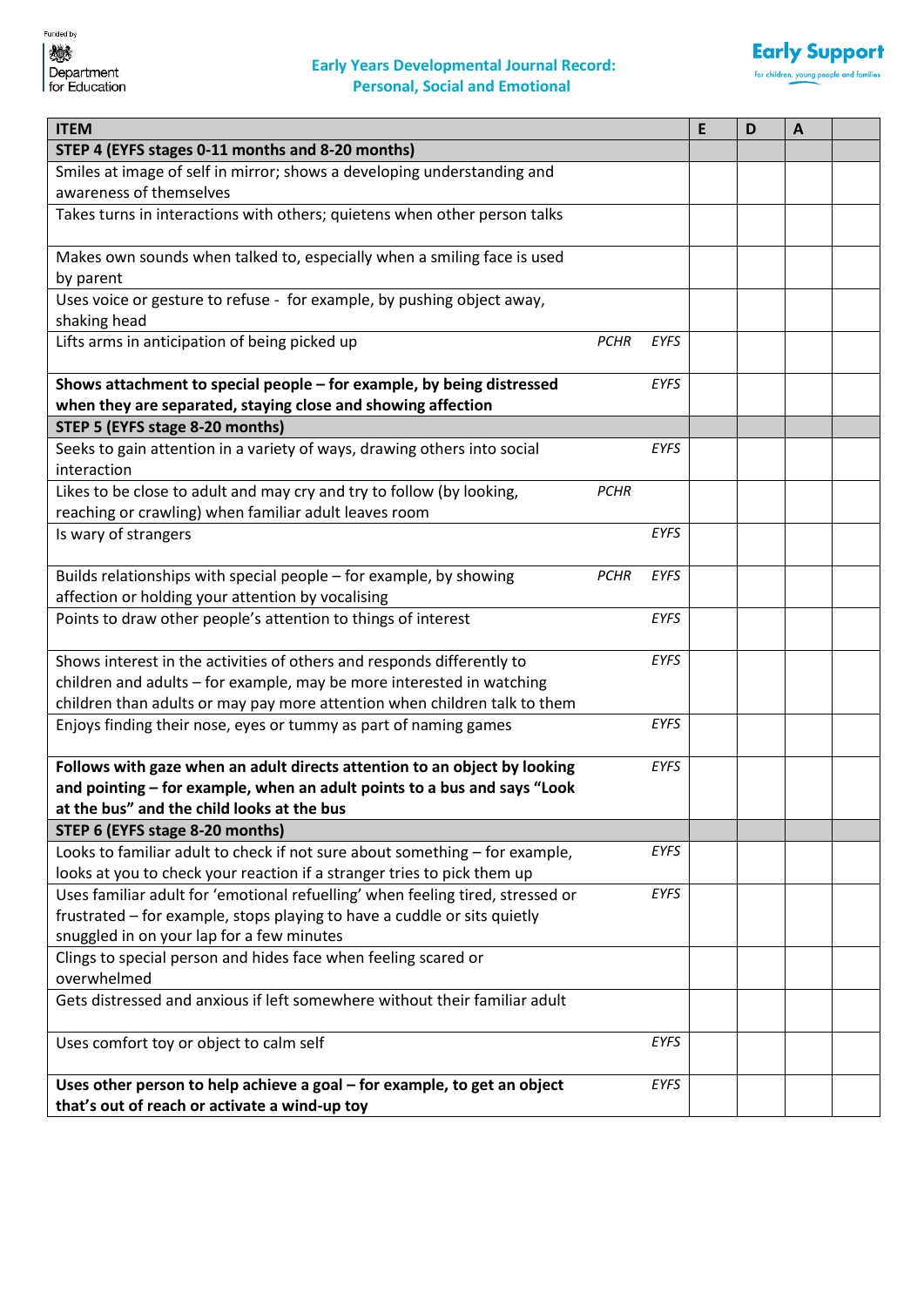

| <b>ITEM</b>                                                                 |             | E | D | A |  |
|-----------------------------------------------------------------------------|-------------|---|---|---|--|
| STEP 7 (EYFS stages 8-20 months and 16-26 months)                           |             |   |   |   |  |
| Starts interaction with, and plays alongside, other children                |             |   |   |   |  |
|                                                                             |             |   |   |   |  |
| Explores new toys and environments, but looks back to you regularly to      | EYFS        |   |   |   |  |
| 'check in'                                                                  |             |   |   |   |  |
| Responds to a small number of boundaries, with encouragement and            | EYFS        |   |   |   |  |
| support                                                                     |             |   |   |   |  |
| Reacts to an audience - for example, repeats an activity or action which is |             |   |   |   |  |
| received positively by a smile, or which is laughed at, applauded or        |             |   |   |   |  |
| cheered                                                                     |             |   |   |   |  |
| Is aware of other people's feelings - for example, looks concerned if       | <b>EYFS</b> |   |   |   |  |
| hears crying, or looks excited if hears a familiar happy voice              |             |   |   |   |  |
| STEP 8 (EYFS stage 16-26 months)                                            |             |   |   |   |  |
| Helps with dressing - for example, holds out arm for sleeve or foot for     |             |   |   |   |  |
| shoe                                                                        |             |   |   |   |  |
| Can tolerate brief separations from special people                          |             |   |   |   |  |
|                                                                             |             |   |   |   |  |
| Expresses emotions and seeks reaction - for example, may cry at a minor     |             |   |   |   |  |
| injury and ask for help or comfort                                          |             |   |   |   |  |
| Starts to share and 'give and take'                                         |             |   |   |   |  |
| Plays ball cooperatively with an adult - for example, may kick or roll the  | EYFS        |   |   |   |  |
| ball back and forth                                                         |             |   |   |   |  |
| Uses a familiar adult as a secure base from which to explore                | EYFS        |   |   |   |  |
| independently in new environments - for example, goes away to play          |             |   |   |   |  |
| and interact with others, but returns for a cuddle if becomes anxious       |             |   |   |   |  |
| STEP 9 (EYFS stage 16-26 months and 22-36 months)                           |             |   |   |   |  |
| Understands that some things are theirs, some things are shared, and        | EYFS        |   |   |   |  |
| some things belong to other people                                          |             |   |   |   |  |
| Actively draws others into social interaction                               | EYFS        |   |   |   |  |
|                                                                             |             |   |   |   |  |
| Hands a toy to an adult for assistance when unable to get it to work; sees  |             |   |   |   |  |
| adult as someone who can help                                               |             |   |   |   |  |
| Spends time in groups of other children engaged in own play, but watching   |             |   |   |   |  |
| the other children                                                          |             |   |   |   |  |
| Demonstrates sense of self as an individual - for example, wants to do      | EYFS        |   |   |   |  |
| things independently, says "No" to adult                                    |             |   |   |   |  |
| STEP 10 (EYFS stage 22-36 months)                                           |             |   |   |   |  |
| Responds positively to a variety of familiar adults                         |             |   |   |   |  |
|                                                                             |             |   |   |   |  |
| Shows affection towards other children and younger siblings                 |             |   |   |   |  |
|                                                                             |             |   |   |   |  |
| Takes a lead in positive interactions with special people - for example,    | EYFS        |   |   |   |  |
| initiates interaction, shows spontaneous affection, can wait a little while |             |   |   |   |  |
| before seeking others for comfort and security                              |             |   |   |   |  |
| Uses others as sources of information by asking questions                   |             |   |   |   |  |
| Makes choices that involve challenge, when adults ensure their safety       |             |   |   |   |  |
|                                                                             |             |   |   |   |  |
| Shows understanding of some rules and routines                              | EYFS        |   |   |   |  |
|                                                                             |             |   |   |   |  |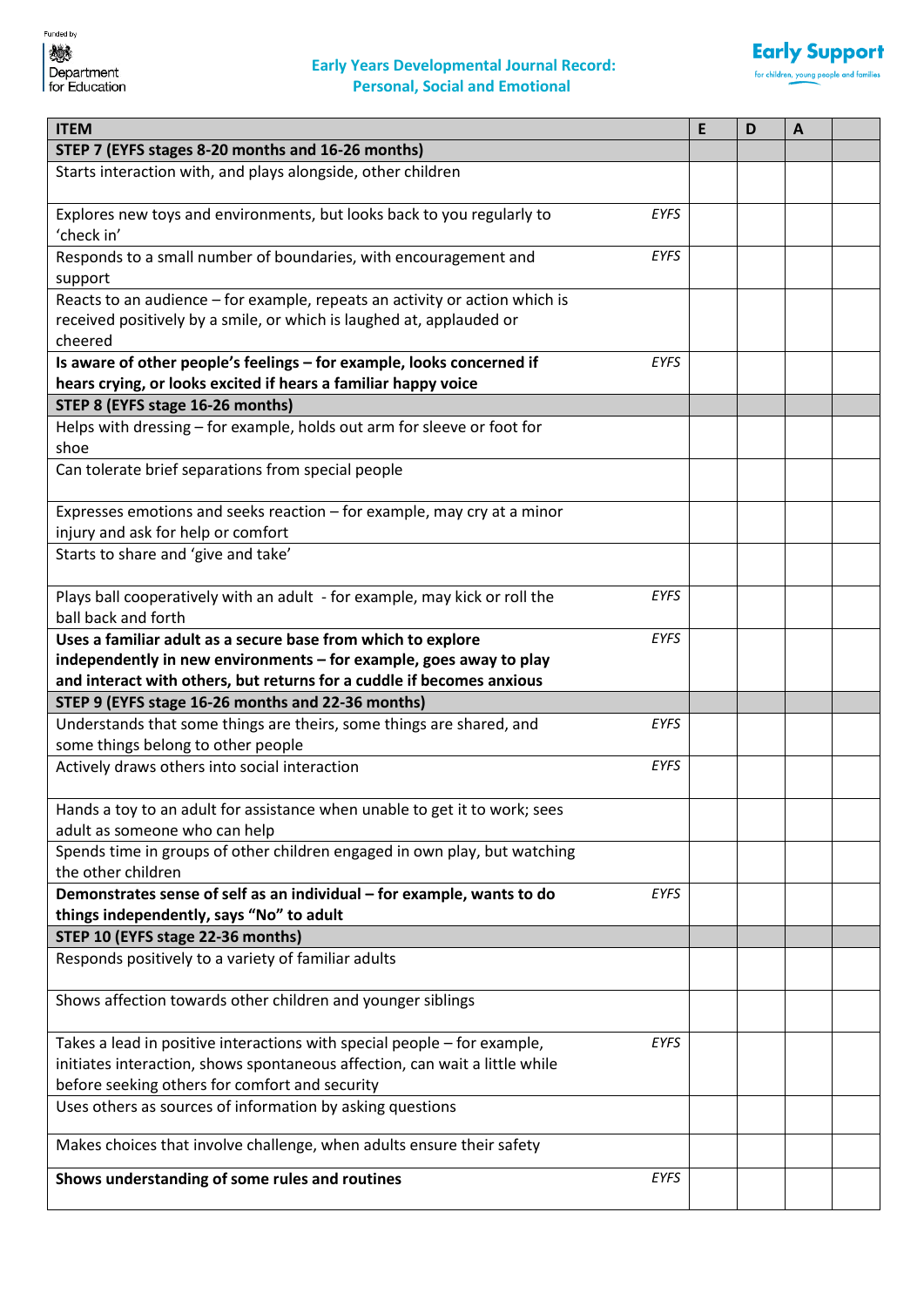

| <b>ITEM</b>                                                                   |             | E | D | A |  |
|-------------------------------------------------------------------------------|-------------|---|---|---|--|
| STEP 11 (EYFS stage 22-36 months and 30-50 months)                            |             |   |   |   |  |
| Demonstrates concern towards others who are upset - for example, offers       | <b>EYFS</b> |   |   |   |  |
| favourite toy, pats arm or back, offers cuddle and so on                      |             |   |   |   |  |
| Seeks out others to share experiences                                         | EYFS        |   |   |   |  |
|                                                                               |             |   |   |   |  |
| Understands they have to share and take turns but might not always be         | <b>EYFS</b> |   |   |   |  |
| willing to do so - for example, with toys                                     |             |   |   |   |  |
| Participates and helps with familiar routines with help from adults - for     |             |   |   |   |  |
| example, dusting, setting table or putting away toys                          |             |   |   |   |  |
| Includes another child in their play sequence and may talk to them as they    |             |   |   |   |  |
| do so - for example, gives child a cup to drink from                          |             |   |   |   |  |
| Recognises self in mirror or photo - for example, if looks in a mirror and    |             |   |   |   |  |
| sees dirt or food on face, tries to wipe it off, or points to self in photo   |             |   |   |   |  |
| when asked                                                                    |             |   |   |   |  |
| STEP 12 (EYFS stage 30-50 months)                                             |             |   |   |   |  |
| Forms a special friendship with another child                                 | <b>ELG</b>  |   |   |   |  |
|                                                                               |             |   |   |   |  |
| Is sometimes stubborn or negative and reacts with annoyance to<br>frustration |             |   |   |   |  |
|                                                                               |             |   |   |   |  |
| Enjoys responsibility of carrying out small tasks such as carrying a bag back | <b>EYFS</b> |   |   |   |  |
| from the shops                                                                |             |   |   |   |  |
| Regularly uses adults as sources of knowledge, comfort and shared             | ELG         |   |   |   |  |
| activities                                                                    |             |   |   |   |  |
|                                                                               |             |   |   |   |  |
| Takes pride in appearance - for example, prefers certain clothes              |             |   |   |   |  |
|                                                                               |             |   |   |   |  |
| Shows independence in selecting and carrying out activities                   |             |   |   |   |  |
|                                                                               |             |   |   |   |  |
| STEP 13 (EYFS stage 30-50 months and 40-60 months)                            |             |   |   |   |  |
| Is more outgoing towards strangers and more confident in new social           | <b>ELG</b>  |   |   |   |  |
| situations - for example, in playgroup although may be anxious at first       |             |   |   |   |  |
| Understands that own actions affect other people - for example, becomes       | <b>ELG</b>  |   |   |   |  |
| upset or tries to comfort another child when they realise they have upset     |             |   |   |   |  |
| them                                                                          |             |   |   |   |  |
| Has an awareness and pride in self as having own identity and abilities and   | <b>EYFS</b> |   |   |   |  |
| welcomes praise                                                               |             |   |   |   |  |
| Can express wishes and needs clearly and understands when these are not       | EYFS        |   |   |   |  |
| immediately met                                                               |             |   |   |   |  |
| Often actively seeks sharing and fairness                                     |             |   |   |   |  |
|                                                                               | EYFS        |   |   |   |  |
| Shows care and concern for others, for living things and the environment      |             |   |   |   |  |
| Enjoys joining in with family customs and routines                            | EYFS        |   |   |   |  |
|                                                                               |             |   |   |   |  |
| Is curious about others and can adapt behaviour to fit in with different      | ELG         |   |   |   |  |
| events and social situations - for example, removing shoes and socks          |             |   |   |   |  |
| before going on slide after seeing others doing this                          |             |   |   |   |  |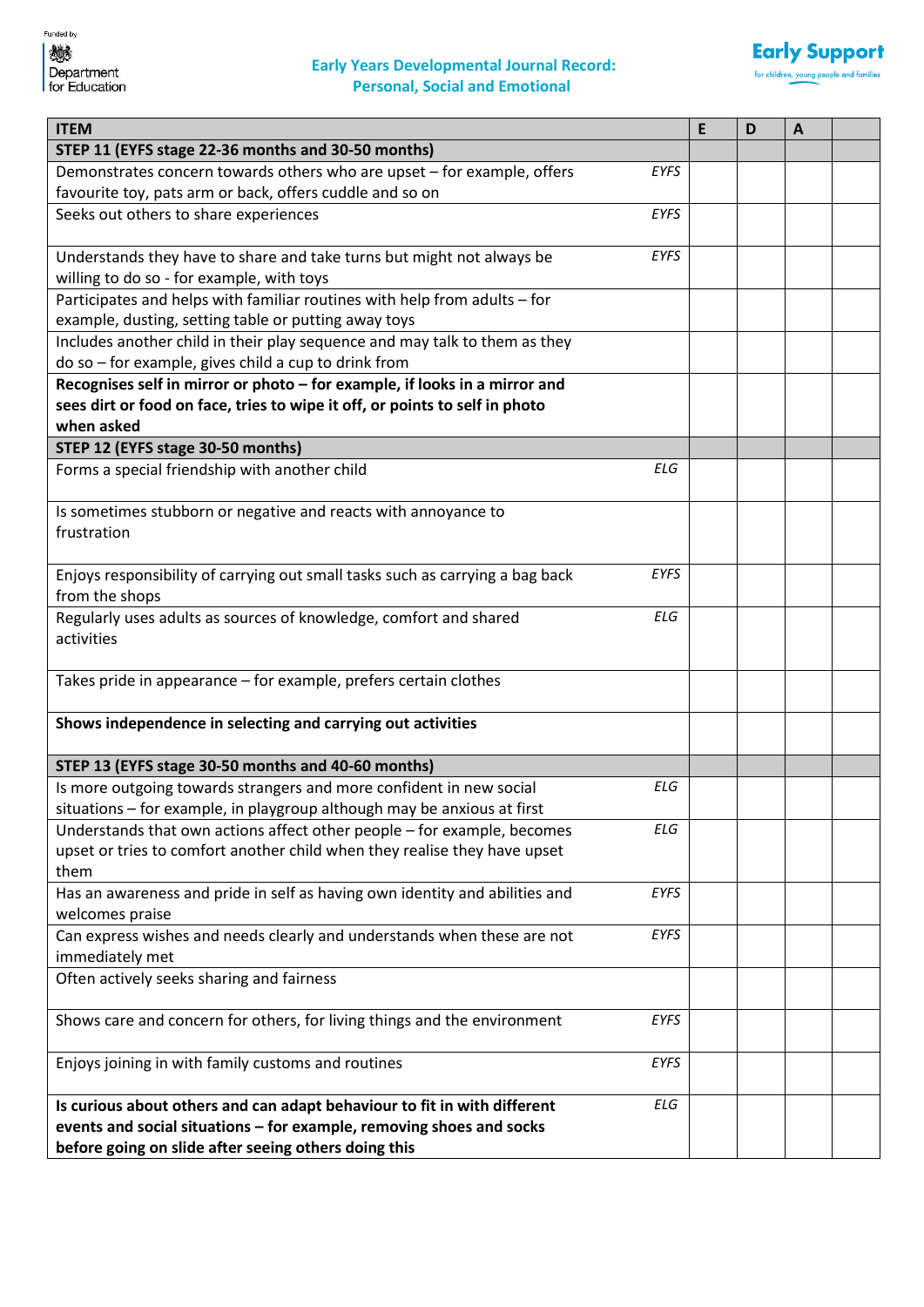

| <b>ITEM</b>                                                                |            | E | D | A |  |
|----------------------------------------------------------------------------|------------|---|---|---|--|
| STEP 14 (EYFS stage 40-60 months)                                          |            |   |   |   |  |
| Can describe self in positive terms and talk about own strengths and       | EYFS       |   |   |   |  |
| weaknesses                                                                 |            |   |   |   |  |
| Enjoys and joins in with shared play appropriately - for example, turn-    | <b>ELG</b> |   |   |   |  |
| taking and sharing                                                         |            |   |   |   |  |
| Understands and follows agreed values when in group situations with        | <b>ELG</b> |   |   |   |  |
| adults and children                                                        |            |   |   |   |  |
| Selects and uses activities and resources independently                    | <b>ELG</b> |   |   |   |  |
|                                                                            |            |   |   |   |  |
| Understands that people have different needs, views, cultures and beliefs, | ELG        |   |   |   |  |
| which need to be treated with respect                                      |            |   |   |   |  |
| Understands that they can expect others to treat their needs, views,       |            |   |   |   |  |
| cultures and beliefs with respect                                          |            |   |   |   |  |
| Is confident and skilled in seeking comfort, reassurance and help from     |            |   |   |   |  |
| special people                                                             |            |   |   |   |  |
| Enjoys talking about past experiences, the present and future plans        | <b>ELG</b> |   |   |   |  |
|                                                                            |            |   |   |   |  |
| Knows about their culture and beliefs and those of other people            |            |   |   |   |  |
|                                                                            |            |   |   |   |  |
| Works as part of a group or class, taking turns and sharing fairly,        | ELG        |   |   |   |  |
| understanding that there need to be agreed values and codes of             |            |   |   |   |  |
| behaviour for groups of people, including adults and children, to work     |            |   |   |   |  |
| together harmoniously                                                      |            |   |   |   |  |
| Commonte:                                                                  |            |   |   |   |  |

Comments: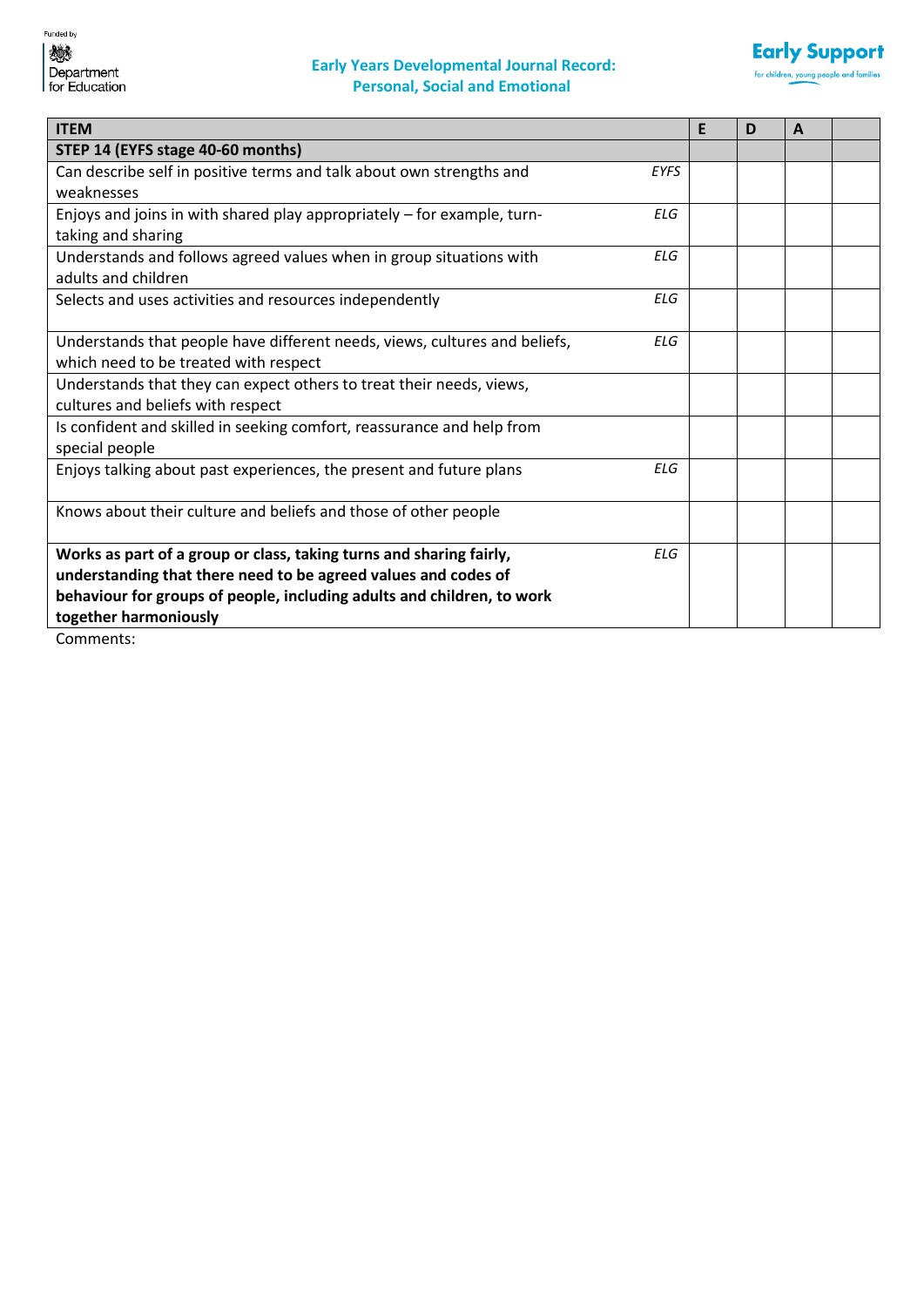#### **Early Years Developmental Journal Record: Communication**



| Date of birth                                                                                                     |             |   |   |   |  |
|-------------------------------------------------------------------------------------------------------------------|-------------|---|---|---|--|
| <b>ITEM</b>                                                                                                       |             | E | D | A |  |
| STEP 1 (EYFS stage 0-11 months)                                                                                   |             |   |   |   |  |
| Cries to express needs - for example, when hungry, or in discomfort                                               | <b>EYFS</b> |   |   |   |  |
| Uses sounds - for example, gurgling and cooing to communicate when<br>relaxed                                     | <b>EYFS</b> |   |   |   |  |
| Turns eyes and/or head towards you when you speak                                                                 | <b>EYFS</b> |   |   |   |  |
| STEP 2 (EYFS stage 0-11 months)                                                                                   |             |   |   |   |  |
| Makes sounds in response when you talk                                                                            | <b>EYFS</b> |   |   |   |  |
| Turns quickly to your voice across the room                                                                       |             |   |   |   |  |
| Shows excitement at sound of approaching voices, footsteps or other<br>familiar sounds                            |             |   |   |   |  |
| Reacts by smiling, looking and moving when you interact                                                           | EYFS        |   |   |   |  |
| STEP 3 (EYFS stage 0-11 months)                                                                                   |             |   |   |   |  |
| Looks carefully at person talking                                                                                 | EYFS        |   |   |   |  |
| Stops communicating if speaker turns away                                                                         | EYFS        |   |   |   |  |
| Enjoys listening to nursery rhymes                                                                                |             |   |   |   |  |
| Responds to changes in tone of voice                                                                              |             |   |   |   |  |
| Vocalises back when talked to (making own sounds) especially to<br>familiar adult and when a smiling face is used | <b>EYFS</b> |   |   |   |  |
| STEP 4 (EYFS stages 0-11 months and 8-20 months)                                                                  |             |   |   |   |  |
| Begins to develop and use some consonant sounds - for example, 'g', 'm',<br>'p', 'd'                              |             |   |   |   |  |
| Begins to develop and use vowel sounds - for example, 'aa'                                                        |             |   |   |   |  |
| Understands words they hear a lot and that are said with gestures $-$ for<br>example, "all gone" and "bye bye"    |             |   |   |   |  |
| Uses simple sounds or gestures to mean a particular thing - for example,<br>"da" for daddy                        |             |   |   |   |  |
| Uses voice or gesture to attract attention                                                                        |             |   |   |   |  |
| Babbles by repeating a series of the same sounds - for example, "ba-ba-<br><b>PCHR</b><br>ba", "ma-ma-ma"         | EYFS        |   |   |   |  |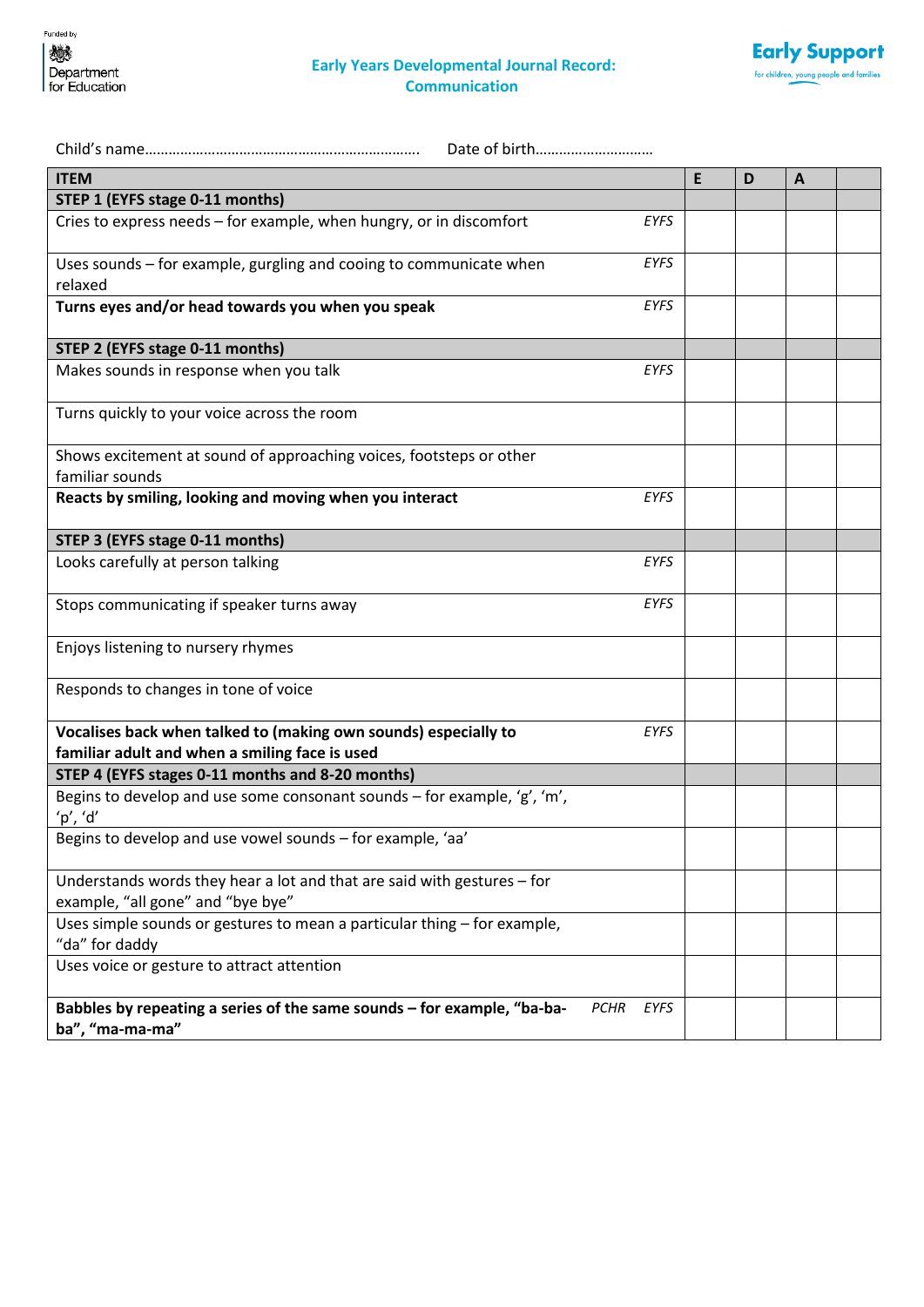$\blacksquare$ 

#### **Early Years Developmental Journal Record: Communication**



 $\overline{\phantom{a}}$ 

 $\blacksquare$ 

| <b>ITEM</b>                                                                              |             |             | E | D | A |  |
|------------------------------------------------------------------------------------------|-------------|-------------|---|---|---|--|
| STEP 5 (EYFS stage 8-20 months)                                                          |             |             |   |   |   |  |
| Responds to own name by turning or looking up at whoever said their                      |             |             |   |   |   |  |
| name                                                                                     |             |             |   |   |   |  |
| Recognises some family names such as Mummy, Daddy, names of other                        |             |             |   |   |   |  |
| carers, brothers and sisters, or pets, and will turn to look when the name<br>is said    |             |             |   |   |   |  |
| Asks for favourite games using sounds or gestures - for example, playing                 |             |             |   |   |   |  |
| peek-a-boo, saying "Boo" or hiding face in hands                                         |             |             |   |   |   |  |
| Copies the speech of others, especially the vowels and 'ups and downs'<br>(intonation)   | <b>PCHR</b> | <b>EYFS</b> |   |   |   |  |
| Babbles, using varied consonants and vowels - for example, "baga",<br>"maba"             |             | <b>EYFS</b> |   |   |   |  |
| Points to objects and people, using first finger                                         |             |             |   |   |   |  |
| STEP 6 (EYFS stage 8-20 months)                                                          |             |             |   |   |   |  |
| Takes part in a simple 'conversation' with an adult, focusing on things                  |             |             |   |   |   |  |
| happening in the here and now or frequent events that are about to                       |             |             |   |   |   |  |
| happen - for example, meals or bath time                                                 |             |             |   |   |   |  |
| Uses sounds instead of words to represent different objects - for example                |             | <b>EYFS</b> |   |   |   |  |
| "brmm" for 'car', "yum" for 'dinner', "dodi" for 'dummy'                                 |             |             |   |   |   |  |
| Voice has the 'ups and downs' (intonation) of the language spoken at                     |             |             |   |   |   |  |
| home even though individual words may not be clear                                       |             |             |   |   |   |  |
| Responds to familiar words and short sentences based on familiar                         |             | <b>EYFS</b> |   |   |   |  |
| routines - for example, runs to the door when an adult holds their keys                  |             |             |   |   |   |  |
| and says "It's time to go"                                                               |             |             |   |   |   |  |
| Uses approximately five different words without any help                                 | <b>PCHR</b> | EYFS        |   |   |   |  |
| STEP 7 (EYFS stages 8-20 months and 16-26 months)                                        |             |             |   |   |   |  |
| Understands and follows simple instructions in context - for example,                    |             | <b>EYFS</b> |   |   |   |  |
| "Give me the ball" or "Kiss Daddy night-night"                                           |             |             |   |   |   |  |
| When asked, can show simple body parts on self by pointing at them on                    |             |             |   |   |   |  |
| self or others - for example, hair, eyes, ears and nose                                  |             |             |   |   |   |  |
| Copies expressions they hear a lot - for example, "Oh dear" or "All fall<br>down"        |             | <b>EYFS</b> |   |   |   |  |
| Enjoys nursery rhymes and shows they are listening by trying to join in                  |             | EYFS        |   |   |   |  |
| with actions or sounds                                                                   |             |             |   |   |   |  |
| Uses different single words to comment on what's happening - for                         |             |             |   |   |   |  |
| example, says "Bird" if they see one in the garden                                       |             |             |   |   |   |  |
| Recognises and will identify many objects and pictures (by pointing)                     |             | <b>EYFS</b> |   |   |   |  |
| when asked questions - for example, "Where's the ball?"                                  |             |             |   |   |   |  |
| STEP 8 (EYFS stage 16-26 months)                                                         |             |             |   |   |   |  |
| Is learning new words almost every day                                                   |             | EYFS        |   |   |   |  |
| Uses words for actions as well as objects and people                                     |             |             |   |   |   |  |
| Listens and responds to simple information or instructions out of context -              |             |             |   |   |   |  |
| for example, "Ben, find your car" or "Ali, put your teddy in bed"                        |             |             |   |   |   |  |
| Begins to use words to refer to people and things that are not present                   |             | <b>EYFS</b> |   |   |   |  |
| Sings or gestures along with favourite action rhymes, although words may<br>not be clear |             |             |   |   |   |  |
| Says two words together - for example "teddy sleeping", "more juice"                     | <b>PCHR</b> | EYFS        |   |   |   |  |
|                                                                                          |             |             |   |   |   |  |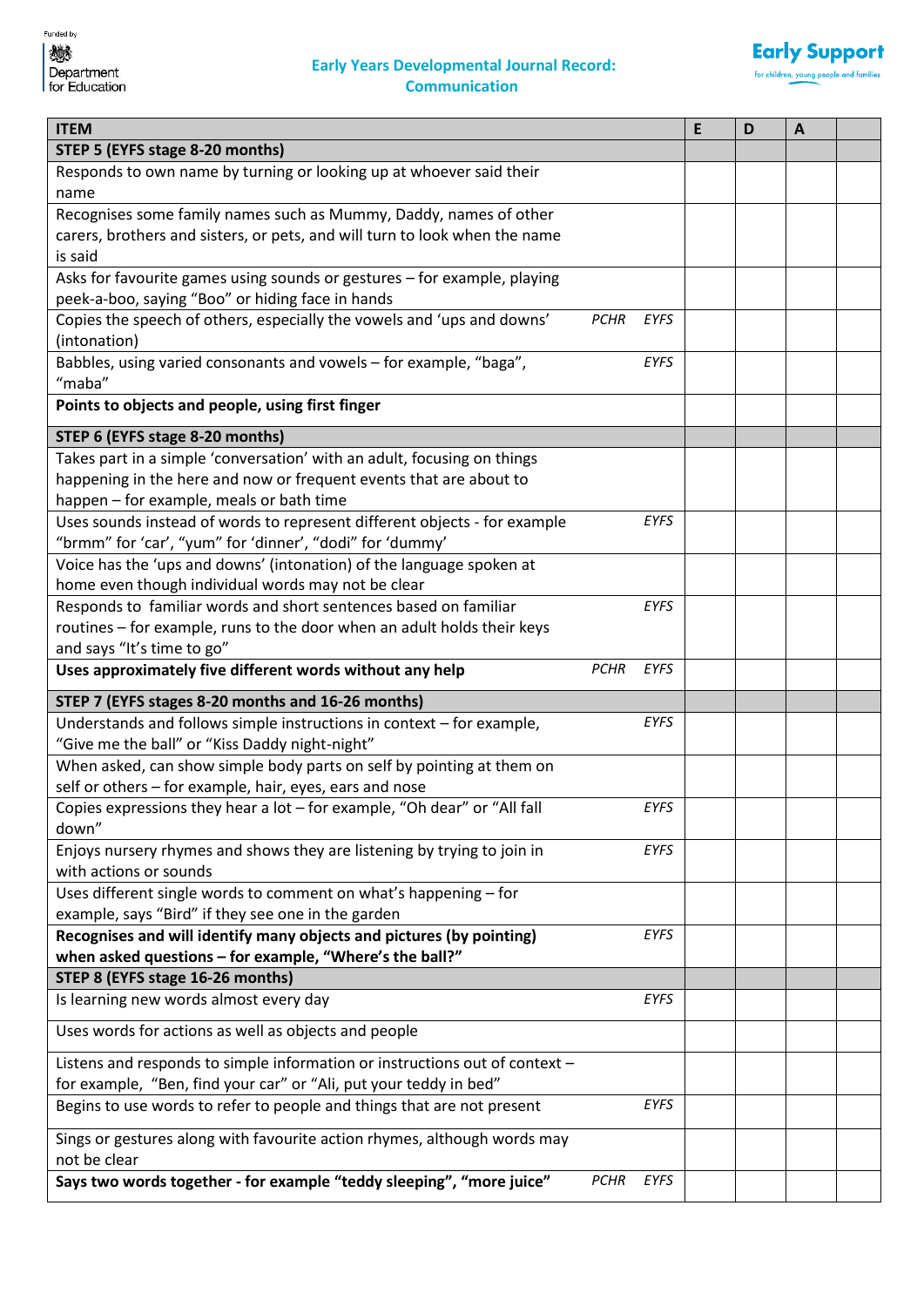#### **Early Years Developmental Journal Record: Communication**



| <b>ITEM</b>                                                                                                                     |             | E | D | A |  |
|---------------------------------------------------------------------------------------------------------------------------------|-------------|---|---|---|--|
| STEP 9 (EYFS stage 16-26 months and 22-36 months)                                                                               |             |   |   |   |  |
| Repeats words or phrases from familiar stories                                                                                  | <b>EYFS</b> |   |   |   |  |
| Fills in the missing word or phrase in a known rhyme, story or game - for                                                       | EYFS        |   |   |   |  |
| example, 'Humpty Dumpty sat on a'                                                                                               |             |   |   |   |  |
| Understands simple instructions involving two people or objects such as                                                         |             |   |   |   |  |
| "Get Mummy's shoes" or "Find Jacob's car"                                                                                       |             |   |   |   |  |
| Uses words to ask for help - for example, when washing hands                                                                    |             |   |   |   |  |
| Uses 'adult' form of vowels (a, e, i, o, u) most of the time                                                                    |             |   |   |   |  |
| Recognises and joins in with songs and actions - for example, 'The<br>Wheels on the Bus'                                        | EYFS        |   |   |   |  |
| STEP 10 (EYFS stage 22-36 months)                                                                                               |             |   |   |   |  |
| Learns new words very rapidly and uses them when communicating with                                                             | <b>EYFS</b> |   |   |   |  |
| other people                                                                                                                    |             |   |   |   |  |
| Understands more complex sentences - for example, "Put your toys away                                                           | EYFS        |   |   |   |  |
| and we'll read a book"                                                                                                          |             |   |   |   |  |
| Shows sustained engagement and interaction when sharing a picture                                                               |             |   |   |   |  |
| storybook with an adult                                                                                                         |             |   |   |   |  |
| Tries to repeat many things adults say, either saying the actual word or                                                        |             |   |   |   |  |
| making a close match - for example, says "Um-beya" for 'umbrella'                                                               |             |   |   |   |  |
| Uses a variety of question words - for example, 'what', 'where', 'who'                                                          | <b>EYFS</b> |   |   |   |  |
| Says three words together - for example, "go park today", "big red bus"<br><b>PCHR</b>                                          | EYFS        |   |   |   |  |
| STEP 11 (EYFS stage 22-36 months and 30-50 months)                                                                              |             |   |   |   |  |
| Shows understanding of position words such as 'in', and 'on' - for                                                              |             |   |   |   |  |
| example, carries out the action 'Put dolly in the box' or selects a picture                                                     |             |   |   |   |  |
| correctly 'Find the apple in the bag'                                                                                           |             |   |   |   |  |
| Talks about ownership - for example, 'my teddy', 'your book' 'the man's<br>car'                                                 |             |   |   |   |  |
| Uses pronouns correctly - for example, 'I', 'me' and 'you'                                                                      |             |   |   |   |  |
| Knows full name                                                                                                                 |             |   |   |   |  |
| Says all or part of simple nursery rhymes                                                                                       |             |   |   |   |  |
| Listens eagerly to short stories, is able to talk about particular parts of<br>them and requests favourites over and over again | ELG         |   |   |   |  |
|                                                                                                                                 |             |   |   |   |  |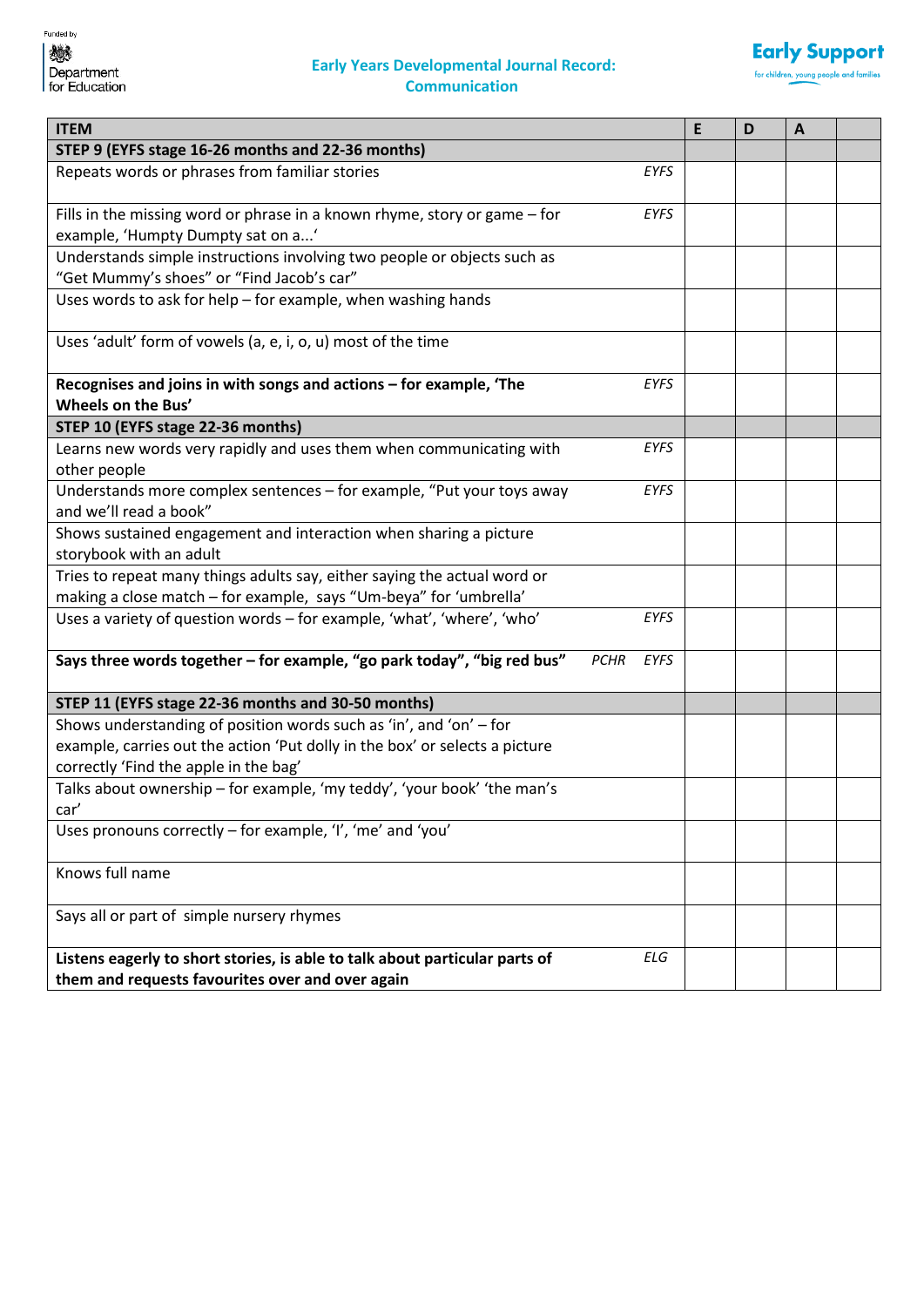#### **Early Years Developmental Journal Record: Communication**



| <b>ITEM</b>                                                                                                 |             | E | D | $\mathbf{A}$ |  |
|-------------------------------------------------------------------------------------------------------------|-------------|---|---|--------------|--|
| STEP 12 (EYFS stage 30-50 months)                                                                           |             |   |   |              |  |
| Uses sentences involving more than three words                                                              |             |   |   |              |  |
| Understands uses of objects - for example, can give the right answer to                                     | <b>EYFS</b> |   |   |              |  |
| "What do we use to cut things with?"                                                                        |             |   |   |              |  |
| Can retell a simple past event in correct order - for example, "went down                                   | EYFS        |   |   |              |  |
| slide and hurt finger"                                                                                      |             |   |   |              |  |
| Uses correct form of verbs such as 'be', 'do' and 'have' - for example, "I                                  |             |   |   |              |  |
| am hungry" rather than "I be hungry" or "I did that" rather than "I doed                                    |             |   |   |              |  |
| that"                                                                                                       |             |   |   |              |  |
| Talks about own life and favourite things                                                                   |             |   |   |              |  |
| Asks questions with yes/no answers - for example "Was he singing?"                                          |             |   |   |              |  |
| Says negative sentences - for example, "He wasn't singing"                                                  |             |   |   |              |  |
| Uses a range of tenses to talk about past, present and future - for                                         | <b>ELG</b>  |   |   |              |  |
| example, 'play', 'playing', 'will play' and 'played'                                                        |             |   |   |              |  |
| STEP 13 (EYFS stage 30-50 months and 40-60 months)                                                          |             |   |   |              |  |
| Begins to use language for pretending and organising play - for example,                                    | <b>EYFS</b> |   |   |              |  |
| "you be the mum and I be the baby"                                                                          |             |   |   |              |  |
| Produces nearly all the consonant sounds accurately                                                         |             |   |   |              |  |
| Easily understood by a range of people                                                                      | <b>ELG</b>  |   |   |              |  |
| Retells stories in the correct sequence, drawing on language patterns of                                    |             |   |   |              |  |
| stories such as 'Once upon a time'                                                                          |             |   |   |              |  |
| Understands 'when' and 'why'                                                                                | <b>ELG</b>  |   |   |              |  |
| Talks about what might happen next in a familiar situation                                                  |             |   |   |              |  |
| Uses longer sentences to link more than one idea, for example "We                                           | ELG         |   |   |              |  |
| walked to the park and we watched the ducks"                                                                |             |   |   |              |  |
| STEP 14 (EYFS stage 40-60 months)<br>Can produce most speech sounds, although may have difficulty with some |             |   |   |              |  |
| consonant blends - for example, 'tr' in tree, 'bl' in blue                                                  |             |   |   |              |  |
| Can pick out words that rhyme                                                                               |             |   |   |              |  |
|                                                                                                             |             |   |   |              |  |
| Shows an understanding of the elements of stories - for example, main                                       |             |   |   |              |  |
| character, sequence of events and story beginnings and endings                                              |             |   |   |              |  |
| Asks "Why?" frequently and considers replies                                                                | <b>EYFS</b> |   |   |              |  |
| Adapts language to the needs of the listener                                                                | ELG         |   |   |              |  |
| Can pick out the first sound in a word                                                                      |             |   |   |              |  |

Comments: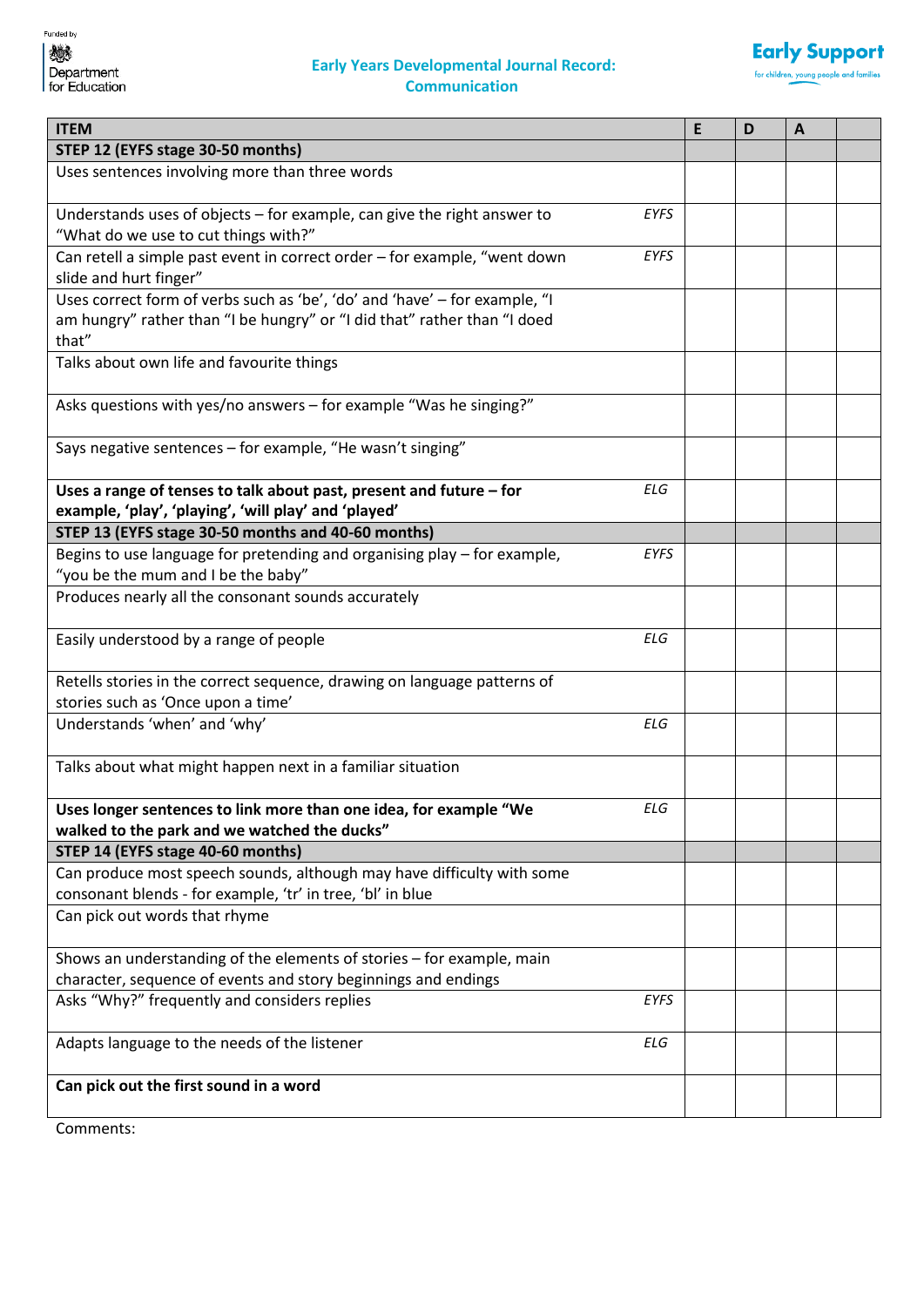

| Date of birth                                                                                                |             |             |   |   |              |  |
|--------------------------------------------------------------------------------------------------------------|-------------|-------------|---|---|--------------|--|
| <b>ITEM</b>                                                                                                  |             |             | E | D | $\mathbf{A}$ |  |
| STEP 1 (EYFS stage 0-11 months)                                                                              |             |             |   |   |              |  |
| Turns head to the side when placed on tummy                                                                  |             |             |   |   |              |  |
| Opens mouth to feed when corner of mouth is touched                                                          |             |             |   |   |              |  |
| Sucking is strong and rhythmic with coordinated swallowing                                                   |             |             |   |   |              |  |
| Lifts head clear of ground                                                                                   | <b>PCHR</b> |             |   |   |              |  |
| Looks steadily at things for short periods (5 seconds or more)                                               |             |             |   |   |              |  |
| Presses down foot/straightens body when held standing on a hard<br>surface                                   |             |             |   |   |              |  |
| Makes smooth movements with arms and legs, which gradually                                                   |             | <b>EYFS</b> |   |   |              |  |
| become more controlled                                                                                       |             |             |   |   |              |  |
| STEP 2 (EYFS stage 0-11 months)                                                                              |             |             |   |   |              |  |
| Able to control head when supported in an upright position; head does<br>not flop forwards or backwards      |             | <b>EYFS</b> |   |   |              |  |
| When lying on tummy, lifts head up and uses forearms to support                                              |             | <b>EYFS</b> |   |   |              |  |
| Uses movement and senses to focus on, reach for and grasp objects                                            |             | EYFS        |   |   |              |  |
| Closes hand firmly around objects placed in palm                                                             | <b>PCHR</b> |             |   |   |              |  |
| Sits with support                                                                                            | <b>PCHR</b> |             |   |   |              |  |
| Explores hands and fingers - for example, watches them, presses<br>hands together, clasps and unclasps hands | <b>PCHR</b> | EYFS        |   |   |              |  |
| STEP 3 (EYFS stage 0-11 months)                                                                              |             |             |   |   |              |  |
| Rolls over from front to back, from back to front                                                            | <b>PCHR</b> | <b>EYFS</b> |   |   |              |  |
| When lying on back, lifts legs into vertical position and grasps feet                                        |             | <b>EYFS</b> |   |   |              |  |
| Can lift head and chest and support self with straight arms and flat hands<br>when lying on tummy            |             | EYFS        |   |   |              |  |
| Picks up and explores objects - for example, by holding to mouth                                             |             | EYFS        |   |   |              |  |
| STEP 4 (EYFS stages 0-11 months and 8-20 months)                                                             |             |             |   |   |              |  |
| Sits unsupported on the floor                                                                                | <b>PCHR</b> | EYFS        |   |   |              |  |
| Passes toys from one hand to the other                                                                       |             | <b>EYFS</b> |   |   |              |  |
| Pulls to standing, holding on to furniture or person for support                                             |             | EYFS        |   |   |              |  |
| Can move from a sitting position to hands and knees (crawl position)                                         |             |             |   |   |              |  |
| Moves around on the floor by wriggling                                                                       |             |             |   |   |              |  |
| When sitting, can lean forward to pick up small toys                                                         |             | EYFS        |   |   |              |  |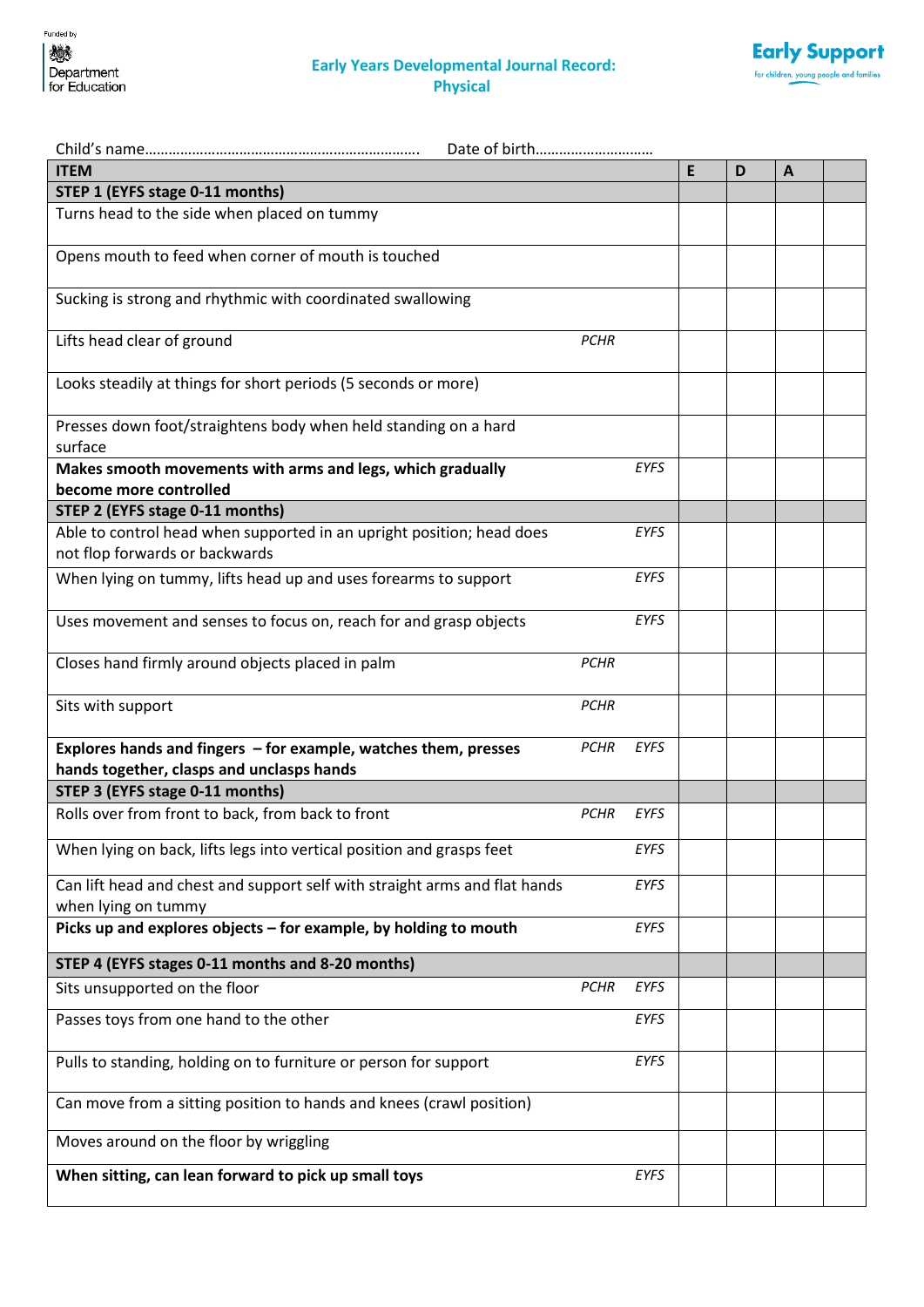

| <b>ITEM</b>                                                                                                                    |             |             | E | D | A |  |
|--------------------------------------------------------------------------------------------------------------------------------|-------------|-------------|---|---|---|--|
| STEP 5 (EYFS stage 8-20 months)                                                                                                |             |             |   |   |   |  |
| Crawls, bottom shuffles or rolls continuously to move around                                                                   | <b>PCHR</b> | <b>EYFS</b> |   |   |   |  |
| Holds own bottle or sipper cup                                                                                                 |             | <b>EYFS</b> |   |   |   |  |
| Picks up small objects between thumb and fingers                                                                               | <b>PCHR</b> | <b>EYFS</b> |   |   |   |  |
| Enjoys making marks in damp sand, paste or paint                                                                               |             | <b>EYFS</b> |   |   |   |  |
| Throws toys or objects deliberately                                                                                            |             |             |   |   |   |  |
| Stretches out with one hand to grasp toy if offered                                                                            |             |             |   |   |   |  |
| Opens mouth for spoon                                                                                                          |             | <b>EYFS</b> |   |   |   |  |
| Can let go of things - for example, to drop something or give it to you                                                        | <b>PCHR</b> |             |   |   |   |  |
| Can reach and grasp a moving object by moving towards where the<br>object will go                                              |             |             |   |   |   |  |
| Actively cooperates with nappy changing- for example lies still, holds<br>legs up                                              |             | <b>EYFS</b> |   |   |   |  |
| STEP 6 (EYFS stage 8-20 months)                                                                                                |             |             |   |   |   |  |
| Starts to communicate urination and bowel movements                                                                            |             | EYFS        |   |   |   |  |
| Pulls self up to standing against furniture and can lower self back down<br>again                                              |             |             |   |   |   |  |
| Walks around furniture lifting one foot and stepping sideways (cruising)                                                       | <b>PCHR</b> | <b>EYFS</b> |   |   |   |  |
| Walks with one or both hands held by adult                                                                                     | <b>PCHR</b> | EYFS        |   |   |   |  |
| Grasps finger foods and brings them to mouth                                                                                   | <b>PCHR</b> | <b>EYFS</b> |   |   |   |  |
| Attempts to use spoon or other utensil; can guide towards mouth but<br>food often falls off                                    |             | EYFS        |   |   |   |  |
| Holds an object in each hand and brings them together in the middle -<br>for example, holds two blocks and bangs them together |             | EYFS        |   |   |   |  |
| Holds pen or crayon using a whole hand (palmar) grasp and scribbles<br>with different strokes                                  | <b>PCHR</b> | <b>EYFS</b> |   |   |   |  |
| Takes first few steps; feet wide apart, uneven steps, arms raised for                                                          |             | EYFS        |   |   |   |  |
| balance                                                                                                                        |             |             |   |   |   |  |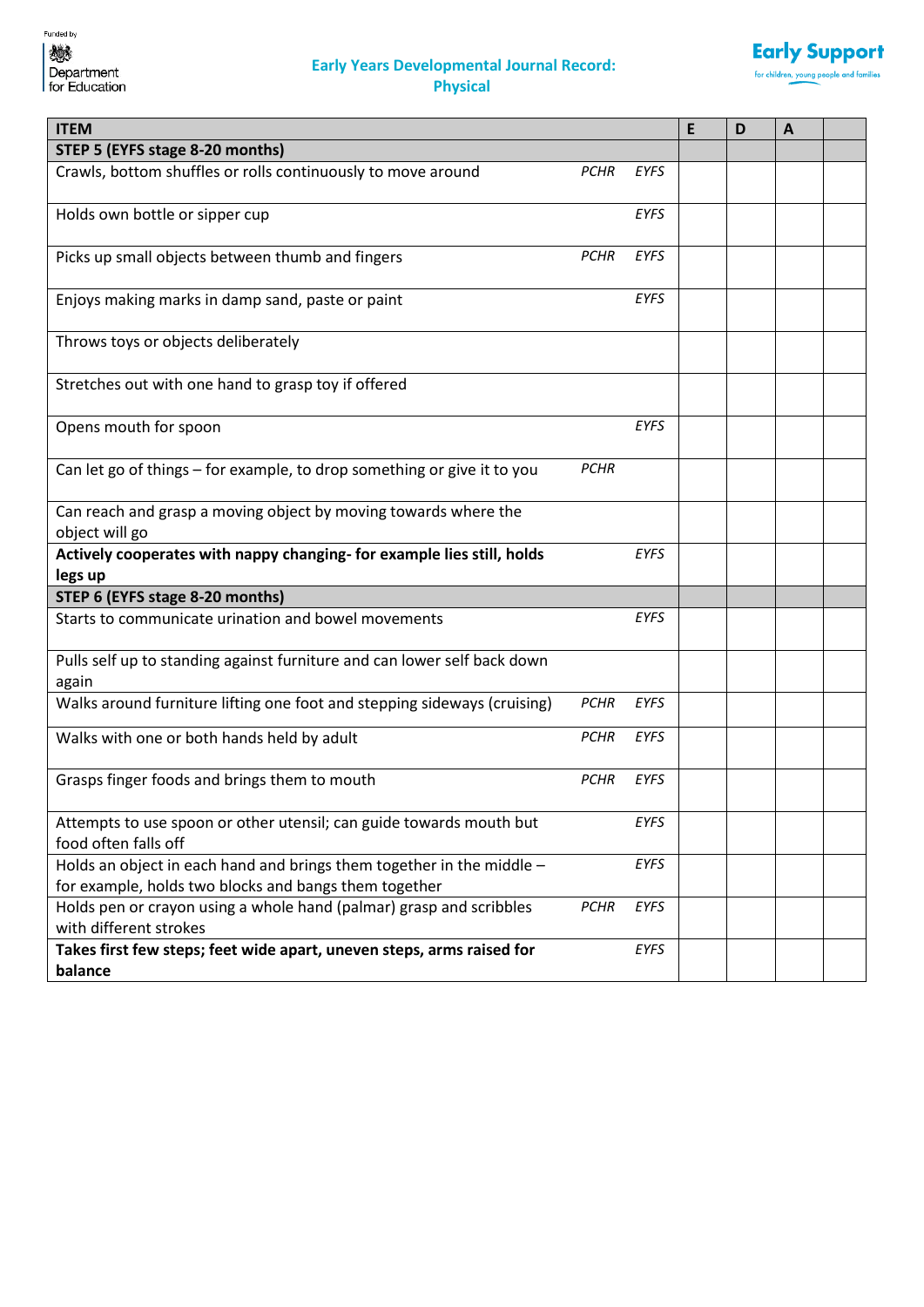

| <b>ITEM</b>                                                                                        |                     | E | D | $\mathbf{A}$ |  |
|----------------------------------------------------------------------------------------------------|---------------------|---|---|--------------|--|
| STEP 7 (EYFS stages 8-20 months and 16-26 months)                                                  |                     |   |   |              |  |
| Builds tower of two blocks                                                                         |                     |   |   |              |  |
| Walks with shorter steps and legs closer together, no longer needs to<br>hold arms up for balance  | <b>PCHR</b>         |   |   |              |  |
| Walks up steps holding hand of adult                                                               | <b>EYFS</b>         |   |   |              |  |
| Comes downstairs backwards on knees (crawling)                                                     | <b>EYFS</b>         |   |   |              |  |
| Accepts new textures and tastes - for example, larger pieces of food and<br>different types        | <b>EYFS</b>         |   |   |              |  |
| Shows awareness of what a potty or toilet is used for                                              | EYFS                |   |   |              |  |
| Develops own likes and dislikes in food and drink and may refuse disliked<br>food or drink         | EYFS                |   |   |              |  |
| Takes off easily removed clothes - for example, socks                                              |                     |   |   |              |  |
| Turns knobs and removes easy screw lids                                                            |                     |   |   |              |  |
| Signals wet or soiled nappy or pants                                                               | <b>EYFS</b>         |   |   |              |  |
| STEP 8 (EYFS stage 16-26 months)                                                                   |                     |   |   |              |  |
| Holds cup with both hands and drinks without much spilling                                         | <b>EYFS</b>         |   |   |              |  |
| Is aware of where clothes are kept - for example, outdoor coat and                                 |                     |   |   |              |  |
| shoes by the door                                                                                  |                     |   |   |              |  |
| Gets onto child's chair without assistance, either backwards or sideways                           |                     |   |   |              |  |
| Brushes own hair                                                                                   |                     |   |   |              |  |
| Can kick a large ball                                                                              | <b>EYFS</b>         |   |   |              |  |
| Starts to help with dress and hygiene routines                                                     | EYFS                |   |   |              |  |
| STEP 9 (EYFS stage 16-26 months and 22-36 months)                                                  |                     |   |   |              |  |
| Runs safely on whole foot, stopping and starting easily and avoiding<br>obstacles                  | EYFS                |   |   |              |  |
| Squats steadily to rest or play with object on the ground and rises to feet<br>without using hands | EYFS                |   |   |              |  |
| Feeds self competently with spoon                                                                  | <b>PCHR</b><br>EYFS |   |   |              |  |
| Drinks well without spilling                                                                       | EYFS                |   |   |              |  |
| Puts on hat and slip-on shoes                                                                      | EYFS                |   |   |              |  |
| Indicates need for toilet by behaviour - for example, dancing movements<br>or holding self         | EYFS                |   |   |              |  |
| Holds pencil between thumb and two fingers no longer using whole<br>hand grasp                     | EYFS                |   |   |              |  |
|                                                                                                    |                     |   |   |              |  |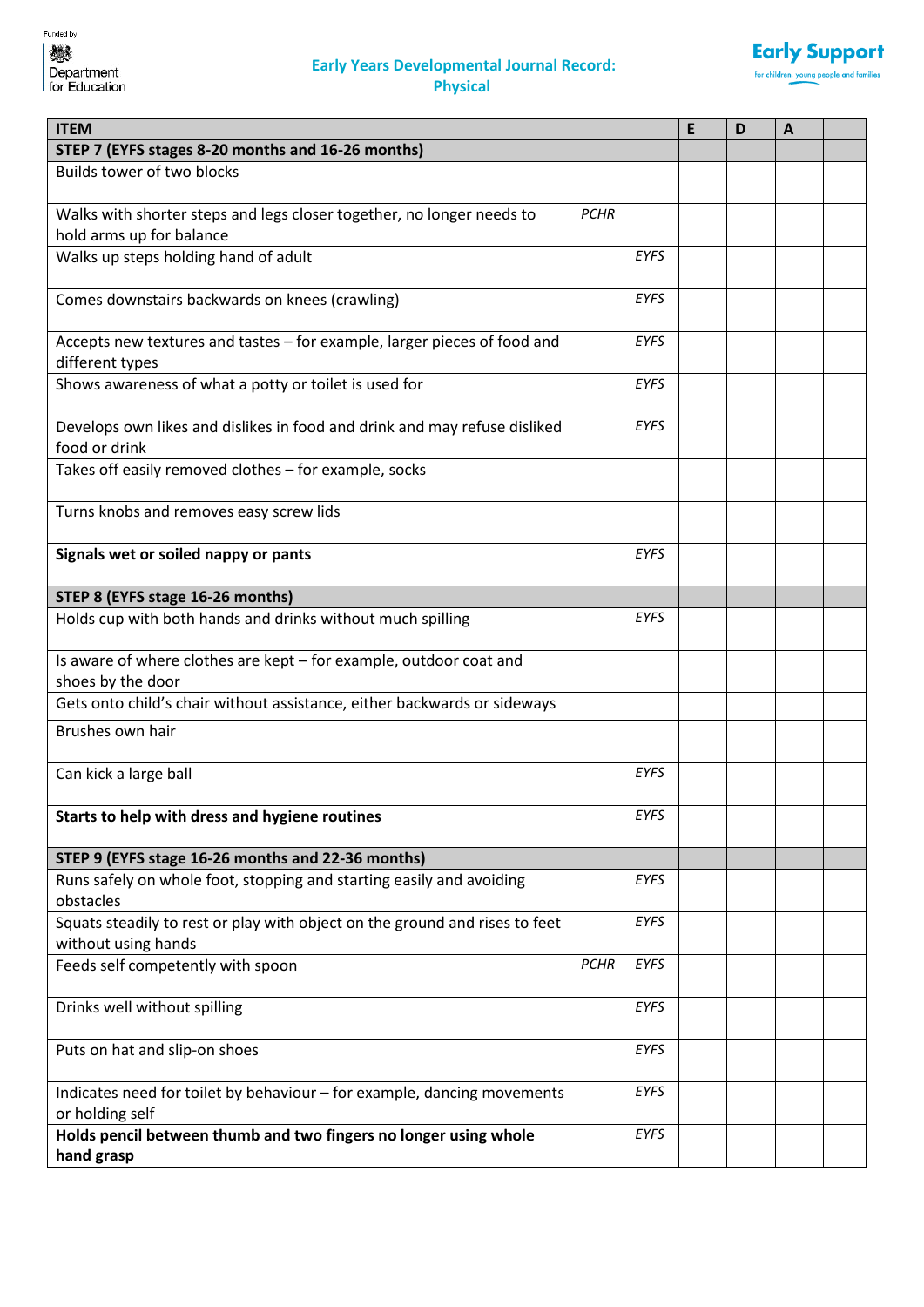

| <b>ITEM</b>                                                                                                                           | E | D | A |  |
|---------------------------------------------------------------------------------------------------------------------------------------|---|---|---|--|
| STEP 10 (EYFS stage 22-36 months)                                                                                                     |   |   |   |  |
| Climbs confidently and uses nursery play climbing equipment<br><b>EYFS</b>                                                            |   |   |   |  |
| Builds a tower of up to six blocks                                                                                                    |   |   |   |  |
| Fits small shapes and objects into holes during posting activities                                                                    |   |   |   |  |
| Takes off loose coat or shirt when undone                                                                                             |   |   |   |  |
| <b>EYFS</b><br>Turns pages in a book one at a time                                                                                    |   |   |   |  |
| EYFS<br>Unzips front zipper on coat or jacket                                                                                         |   |   |   |  |
| Can undo Velcro fasteners                                                                                                             |   |   |   |  |
| Shows control in holding and using hammers, books and mark-making<br><b>EYFS</b><br>tools                                             |   |   |   |  |
| STEP 11 (EYFS stage 22-36 months and 30-50 months)                                                                                    |   |   |   |  |
| Walks downstairs safely, two feet to each step while carrying a toy<br>EYFS                                                           |   |   |   |  |
| Stands on one foot when shown<br>EYFS                                                                                                 |   |   |   |  |
| Makes snips in paper with child scissors<br><b>EYFS</b>                                                                               |   |   |   |  |
| Usually able to control bowel with occasional accidents<br><b>EYFS</b>                                                                |   |   |   |  |
| Takes pleasure in personal hygiene including toileting                                                                                |   |   |   |  |
| EYFS<br>Pulls up own trousers, and pulls up zipper                                                                                    |   |   |   |  |
| Can undo large buttons                                                                                                                |   |   |   |  |
| Screws and unscrews toy nuts and bolts                                                                                                |   |   |   |  |
| Able to blow - for example, candles or when cooling food                                                                              |   |   |   |  |
| Catches a large ball<br><b>EYFS</b>                                                                                                   |   |   |   |  |
| STEP 12 (EYFS stage 30-50 months)                                                                                                     |   |   |   |  |
| Holds pencil near its tip between first two fingers and thumb and uses it<br><b>ELG</b><br>with good control to draw different shapes |   |   |   |  |
| Asks for toilet using voice, gesture or action - for example, leads adult to                                                          |   |   |   |  |
| toilet and asks verbally or makes a sign<br>Pulls down own pants when using the toilet<br><b>EYFS</b>                                 |   |   |   |  |
| Rides tricycle, using pedals                                                                                                          |   |   |   |  |
| Can jump forward about 60 cm (2 feet)                                                                                                 |   |   |   |  |
| Puts arms into open-fronted coat or shirt when held up<br><b>EYFS</b>                                                                 |   |   |   |  |
| <b>Washes and dries hands</b>                                                                                                         |   |   |   |  |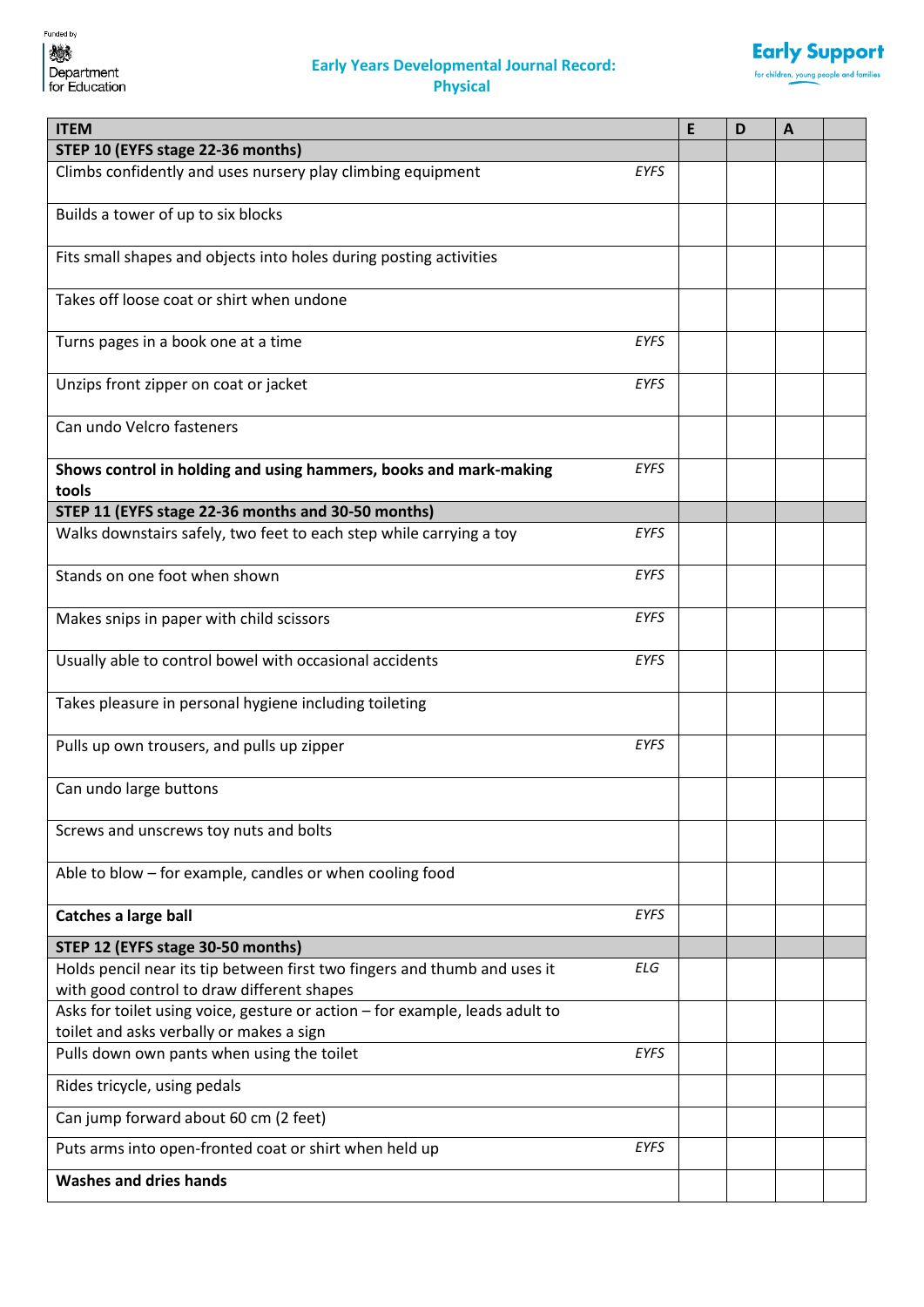

| <b>ITEM</b>                                                                 |             | E | D | A |  |
|-----------------------------------------------------------------------------|-------------|---|---|---|--|
| STEP 13 (EYFS stage 30-50 months and 40-60 months)                          |             |   |   |   |  |
| Negotiates space successfully when playing racing and chasing games         | <b>ELG</b>  |   |   |   |  |
| with other children, adjusting speed or changing direction to avoid         |             |   |   |   |  |
| obstacles                                                                   |             |   |   |   |  |
| Handles tools, objects, construction and malleable materials safely and     | <b>ELG</b>  |   |   |   |  |
| with increasing control                                                     |             |   |   |   |  |
| Hangs up own coat                                                           |             |   |   |   |  |
|                                                                             |             |   |   |   |  |
| Buttons up clothes                                                          |             |   |   |   |  |
|                                                                             |             |   |   |   |  |
| Walks upstairs using alternating feet, one foot per step                    | <b>EYFS</b> |   |   |   |  |
|                                                                             |             |   |   |   |  |
| Eats competently with knife and fork                                        |             |   |   |   |  |
|                                                                             |             |   |   |   |  |
| Reliably dry and clean during the day                                       | <b>EYFS</b> |   |   |   |  |
|                                                                             |             |   |   |   |  |
| STEP 14 (EYFS stage 40-60 months)                                           |             |   |   |   |  |
| Travels around, under, over and through balancing and climbing              | <b>ELG</b>  |   |   |   |  |
| equipment with confidence                                                   |             |   |   |   |  |
| Shows increasing accuracy in throwing, catching and kicking a ball          |             |   |   |   |  |
|                                                                             |             |   |   |   |  |
| Recognises the importance of keeping healthy, and those things which        | <b>ELG</b>  |   |   |   |  |
| contribute to this                                                          |             |   |   |   |  |
| Takes responsibility for self-care in washing, teeth cleaning and toileting | <b>ELG</b>  |   |   |   |  |
| Dresses and undresses independently                                         | <b>ELG</b>  |   |   |   |  |
|                                                                             |             |   |   |   |  |
|                                                                             |             |   |   |   |  |

Comments: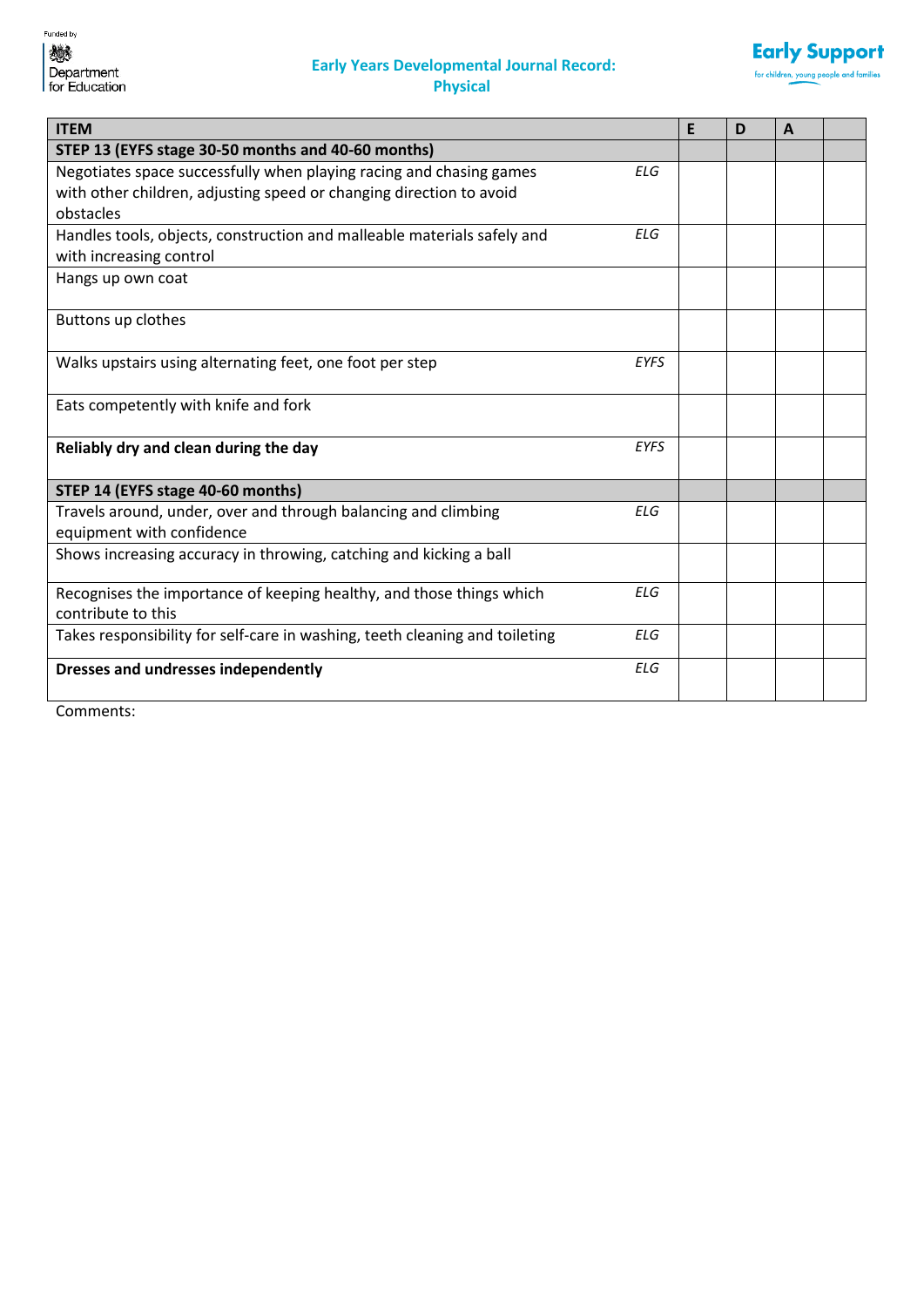

| Date of birth                                                                                                                                                                             |             |   |   |              |  |
|-------------------------------------------------------------------------------------------------------------------------------------------------------------------------------------------|-------------|---|---|--------------|--|
| <b>ITEM</b>                                                                                                                                                                               |             | E | D | $\mathbf{A}$ |  |
| STEP 1 (EYFS stage 0-11 months)                                                                                                                                                           |             |   |   |              |  |
| Moves hanging rattle or soft toy while moving arms or legs                                                                                                                                |             |   |   |              |  |
| When lying on back or propped up, moves eyes to follow face or toy moving                                                                                                                 |             |   |   |              |  |
| slowly from side to side, close to face                                                                                                                                                   |             |   |   |              |  |
| Turns eyes and or head towards new sounds                                                                                                                                                 |             |   |   |              |  |
| Is startled by sudden noise                                                                                                                                                               |             |   |   |              |  |
| Shows interest in new experiences - for example, when you show a new toy                                                                                                                  |             |   |   |              |  |
| STEP 2 (EYFS stage 0-11 months)                                                                                                                                                           |             |   |   |              |  |
| Shows interest in small objects or the detail of a toy $-$ for example, will gaze at<br>small beads in a rattle                                                                           |             |   |   |              |  |
| Reacts with sudden behaviour change when a face or object disappears<br>suddenly from view                                                                                                | EYFS        |   |   |              |  |
| Looks around a room with interest; visually scans environment for new and<br>interesting objects and events                                                                               | EYFS        |   |   |              |  |
| Smiles with pleasure at recognisable playthings                                                                                                                                           | <b>EYFS</b> |   |   |              |  |
| Shows interest in moving pictures and sound - for example, on television                                                                                                                  |             |   |   |              |  |
| Can shift visual attention by looking from one object to another and back again                                                                                                           |             |   |   |              |  |
| Repeats actions that have an effect - for example, kicking or batting a mobile                                                                                                            | <b>EYFS</b> |   |   |              |  |
| to create movement, shaking a rattle so it makes a sound again                                                                                                                            |             |   |   |              |  |
| STEP 3 (EYFS stage 0-11 months)                                                                                                                                                           |             |   |   |              |  |
| Plays with and explores objects by touching them, looking at them, bringing<br>them to the mouth and listening to the sounds they make                                                    |             |   |   |              |  |
| Persistently and deliberately reaches out for toys                                                                                                                                        |             |   |   |              |  |
| Notices changes in groupings of objects, pictures and sounds - example they<br>may look puzzled, unsettled or stop what they are doing                                                    |             |   |   |              |  |
| Shows anticipation and enjoyment of familiar caring routines and simple                                                                                                                   | <b>EYFS</b> |   |   |              |  |
| games – for example, sucks or licks lips in response to sounds of preparation                                                                                                             |             |   |   |              |  |
| for feeding or gets excited upon seeing spoon or other eating utensil or<br>familiar toy                                                                                                  |             |   |   |              |  |
| STEP 4 (EYFS stages 0-11 months and 8-20 months)                                                                                                                                          |             |   |   |              |  |
| Plays with objects, by banging, shaking, turning them around in their hands                                                                                                               |             |   |   |              |  |
|                                                                                                                                                                                           |             |   |   |              |  |
| Reacts to familiar sounds or sights by changes in behaviour - for example,<br>extends arms and legs, smiles, searches with eyes when hears the vacuum<br>cleaner, running bath, footsteps |             |   |   |              |  |
| Shows interest in toys and other things that incorporate technology                                                                                                                       |             |   |   |              |  |
| Can release toy from grasp if attention disturbed                                                                                                                                         |             |   |   |              |  |
| Watches toy being hidden and tries to find it                                                                                                                                             | EYFS        |   |   |              |  |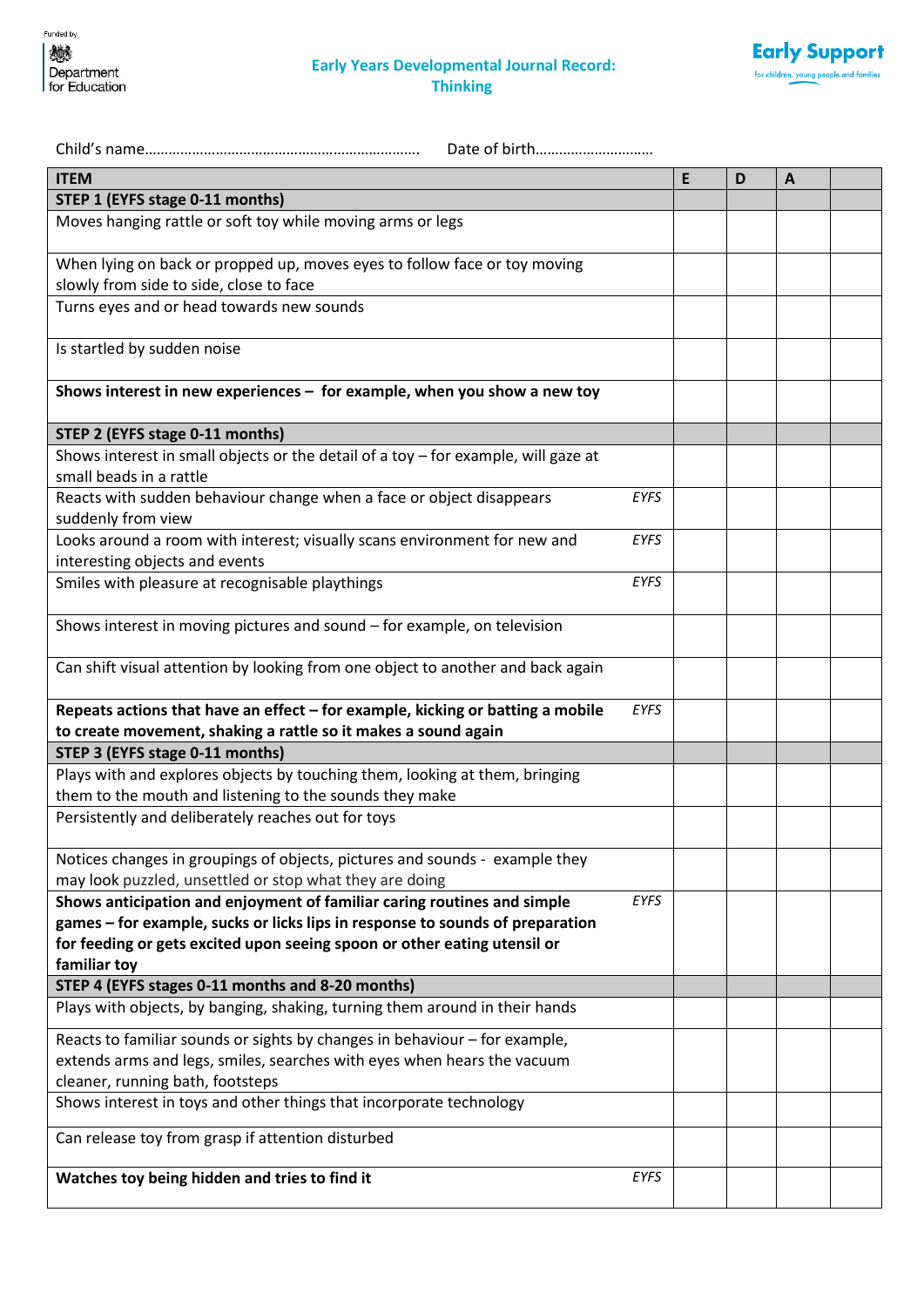

| <b>ITEM</b>                                                                                     | E | D | A |  |
|-------------------------------------------------------------------------------------------------|---|---|---|--|
| STEP 5 (EYFS stage 8-20 months)                                                                 |   |   |   |  |
| Shows excitement during turn-taking games such as peek-a-boo - for example,                     |   |   |   |  |
| claps hands as their turn gets closer                                                           |   |   |   |  |
| Looks towards the floor when object is dropped by other people and looks for<br><b>EYFS</b>     |   |   |   |  |
| objects they drop themselves                                                                    |   |   |   |  |
| Explores new objects in an orderly way to investigate cause and effect $-$ for                  |   |   |   |  |
| example can pull on a string to get the connected toy                                           |   |   |   |  |
| Understands the meaning of some sounds - for example, hears a telephone ring                    |   |   |   |  |
| and looks at the telephone                                                                      |   |   |   |  |
| Anticipates what will happen next - for example, expects to be fed if placed in<br>EYFS         |   |   |   |  |
| high chair and may become distressed if the expected routine doesn't happen                     |   |   |   |  |
| Stays absorbed in activities and can ignore distractions for at least 30 seconds<br>EYFS        |   |   |   |  |
| EYFS<br>Imitates and improvises actions they have observed - for example, clapping or<br>waving |   |   |   |  |
| Struggles to get objects that are out of reach and pulls a mat towards them to                  |   |   |   |  |
| make a toy or object come closer                                                                |   |   |   |  |
| STEP 6 (EYFS stage 8-20 months)                                                                 |   |   |   |  |
| Knows there are different ways to play with different toys - for example, that a<br>EYFS        |   |   |   |  |
| ball is for rolling or throwing and a car is for pushing                                        |   |   |   |  |
| Realises one object can act as a container for another - for example, puts<br>EYFS              |   |   |   |  |
| smaller objects inside bigger ones and removes them again                                       |   |   |   |  |
| Interested in things that go together - for example, cup and saucer                             |   |   |   |  |
|                                                                                                 |   |   |   |  |
| Recognises favourite toys, games and activities - for example, sees character in                |   |   |   |  |
| favourite book and brings same toy for you to play with                                         |   |   |   |  |
| Experiments - for example, if two things don't fit together one way then tries<br>another way   |   |   |   |  |
| Engages in simple pretend play with soft toys - for example, hugs and kisses<br>EYFS            |   |   |   |  |
| teddy or pretends to be asleep by covering self with a blanket and closing eyes                 |   |   |   |  |
| STEP 7 (EYFS stages 8-20 months and 16-26 months)                                               |   |   |   |  |
| <b>EYFS</b><br>Remembers where objects belong                                                   |   |   |   |  |
| Actively explores objects using different senses - for example, links together<br>EYFS          |   |   |   |  |
| different ways of handling objects; shaking, hitting, looking, feeling, tasting,                |   |   |   |  |
| mouthing, pulling, turning and poking                                                           |   |   |   |  |
| Shows understanding that things exist, even when out of sight; will refer to,<br>EYFS           |   |   |   |  |
| request or search for objects that are not currently in sight                                   |   |   |   |  |
| Enjoys playing with objects of different sizes that go together - for example,                  |   |   |   |  |
| stacking cups                                                                                   |   |   |   |  |
| Matches shape of piece to hole - for example, in a shape sorter                                 |   |   |   |  |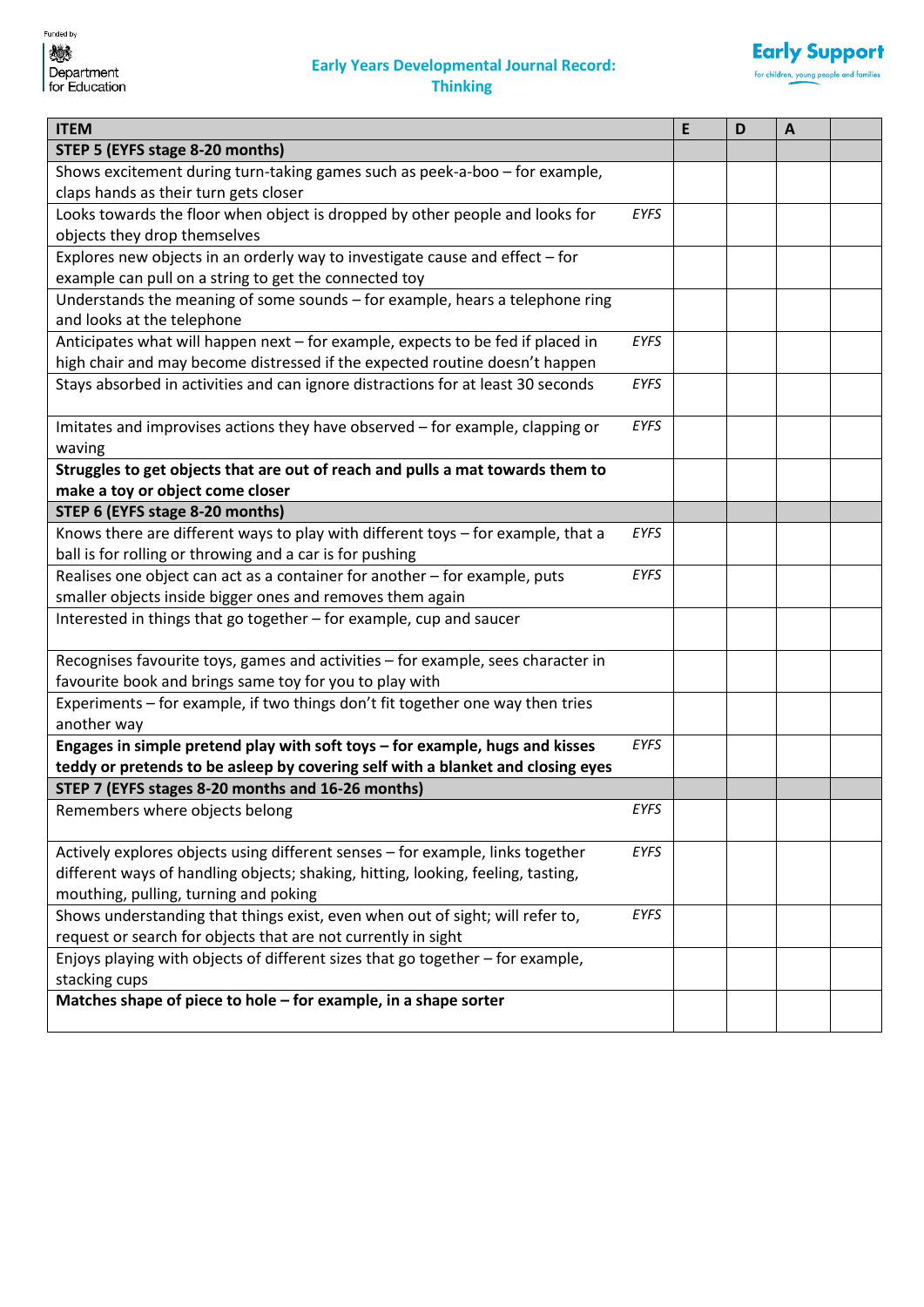

| <b>ITEM</b>                                                                                       |             | E | D | $\mathbf{A}$ |  |
|---------------------------------------------------------------------------------------------------|-------------|---|---|--------------|--|
| STEP 8 (EYFS stage 16-26 months)                                                                  |             |   |   |              |  |
| Matches objects with parts that fit together - for example, puts lid on teapot                    | EYFS        |   |   |              |  |
| Uses understanding of cause and effect – for example, straightens up a tower of                   |             |   |   |              |  |
| blocks if it starts to wobble                                                                     |             |   |   |              |  |
| Shows a curiosity about how things work - for example, looks closely at the                       |             |   |   |              |  |
| parts of a mechanical toy                                                                         |             |   |   |              |  |
| Is interested in pushing and pulling things                                                       |             |   |   |              |  |
| Builds simple structures                                                                          |             |   |   |              |  |
| Shows interest in toys with buttons, flaps and simple mechanisms                                  |             |   |   |              |  |
| Asks for a desired object by pointing, which may be accompanied by                                |             |   |   |              |  |
| vocalisations or single words, checking back to adult that request has been                       |             |   |   |              |  |
| noticed                                                                                           |             |   |   |              |  |
| Can organise and categorise objects - for example, putting all red things and                     | <b>EYFS</b> |   |   |              |  |
| all blue things in separate piles                                                                 |             |   |   |              |  |
| STEP 9 (EYFS stage 16-26 months and 22-36 months)                                                 |             |   |   |              |  |
| Copies everyday actions in play - for example, brushing doll's hair, cleaning                     | <b>EYFS</b> |   |   |              |  |
| dolls' house, feeding teddy toy food                                                              |             |   |   |              |  |
| Makes pretend sequences - for example, pouring pretend tea then drinking,                         |             |   |   |              |  |
| washing then drying a doll, getting in a toy car and going to work                                |             |   |   |              |  |
| Creates and experiments with blocks, colours and marks                                            | EYFS        |   |   |              |  |
| Tries to work out problems by thinking first - for example, how to switch                         |             |   |   |              |  |
| something on or how to get something that's out of reach                                          |             |   |   |              |  |
| Operates mechanical toys - for example, turns the knob on a wind-up toy,                          | <b>EYFS</b> |   |   |              |  |
| pulls back on a friction car, pushes button to open flap                                          |             |   |   |              |  |
| STEP 10 (EYFS stage 22-36 months)                                                                 |             |   |   |              |  |
| Matches sets of identical objects; understands the idea of 'the same'                             |             |   |   |              |  |
| Begins to develop sense of time; understands terms such as 'later', 'tomorrow'<br>and 'yesterday' | EYFS        |   |   |              |  |
| Understands simple explanations and reasons given by others                                       |             |   |   |              |  |
| Understands size differences (bigger, smaller and so on) - for example, selects                   |             |   |   |              |  |
| the bigger or smaller object or picture when asked                                                |             |   |   |              |  |
| Names two or three colours                                                                        |             |   |   |              |  |
| Completes simple puzzle board with shapes that fit together                                       |             |   |   |              |  |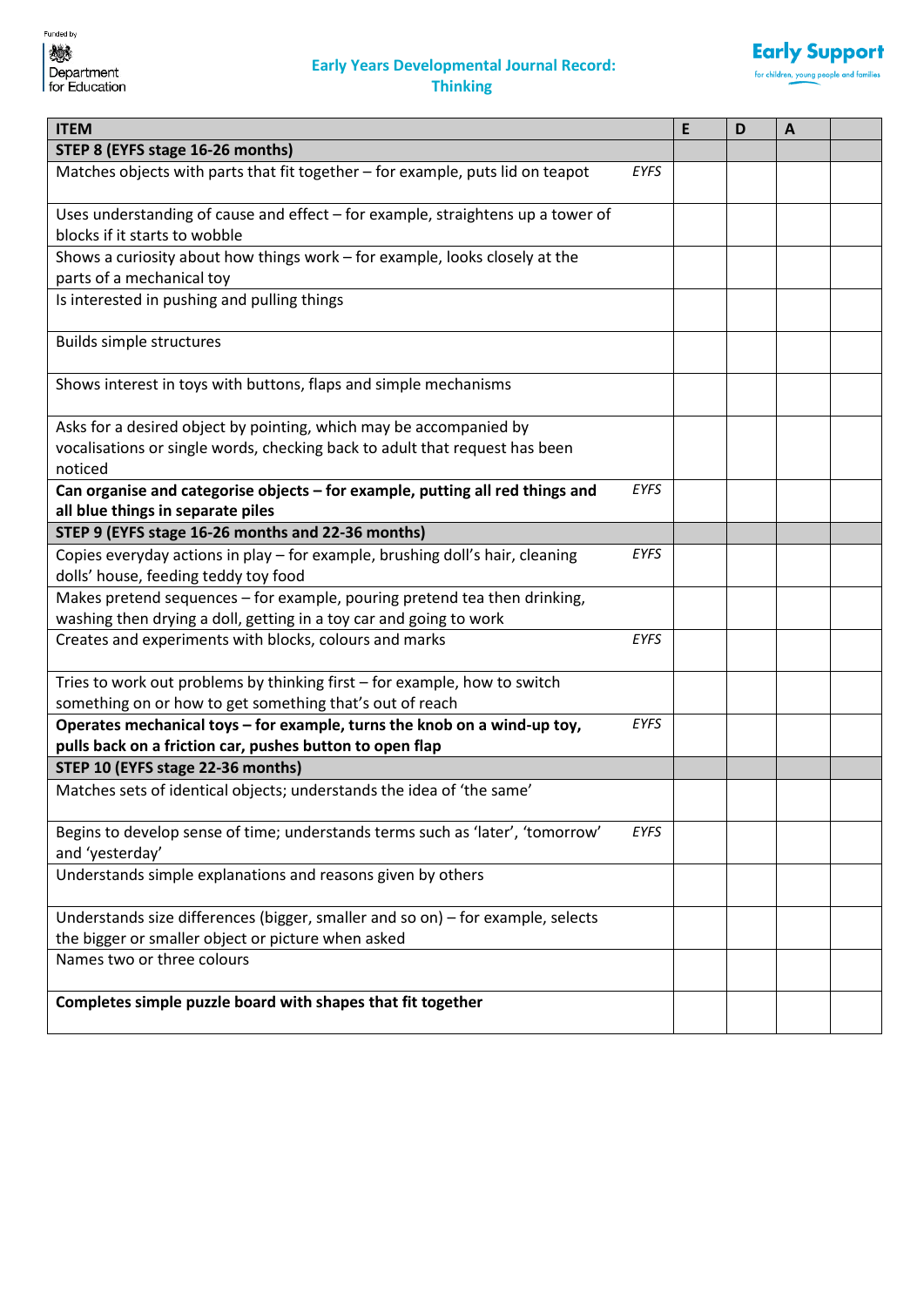

| <b>ITEM</b>                                                                                                                                                                                                                                                        |             | E | D | $\mathbf{A}$ |  |
|--------------------------------------------------------------------------------------------------------------------------------------------------------------------------------------------------------------------------------------------------------------------|-------------|---|---|--------------|--|
| STEP 11 (EYFS stage 22-36 months and 30-50 months)                                                                                                                                                                                                                 |             |   |   |              |  |
| Seeks to learn basic skills in turning on some ICT equipment                                                                                                                                                                                                       | <b>EYFS</b> |   |   |              |  |
| Engages in imaginative play and role-play based on own experiences - for<br>example, 'driving a car'                                                                                                                                                               | <b>EYFS</b> |   |   |              |  |
| Shows curiosity about the world by asking questions and thinking about reasons<br>why things happen                                                                                                                                                                |             |   |   |              |  |
| Joins in with learning activities led by more able partner and can perform new<br>actions after they have seen them demonstrated                                                                                                                                   |             |   |   |              |  |
| Enjoys playing with small-world models such as a farm, a garage, or a train track                                                                                                                                                                                  | EYFS        |   |   |              |  |
| Notices deliberate mistake in story telling or rhyme                                                                                                                                                                                                               |             |   |   |              |  |
| Uses and understands the logic of 'ifthen' - for example 'If I stand on a step,<br>then I can reach the toy', 'If I eat my sandwich, then I can have some chocolate<br>pudding'.                                                                                   |             |   |   |              |  |
| Repeats a two digit number sequence, e.g. 7, 2                                                                                                                                                                                                                     |             |   |   |              |  |
| Is more organised, gathering together the toys they want to play with before<br>starting play - for example, getting the doll and the tea set before starting to<br>play tea-parties or getting the train and tracks and setting them out before<br>playing trains |             |   |   |              |  |
| STEP 12 (EYFS stage 30-50 months)                                                                                                                                                                                                                                  |             |   |   |              |  |
| Puts three pictures in correct order to represent a sequence in a familiar activity<br>or story                                                                                                                                                                    | <b>EYFS</b> |   |   |              |  |
| Uses various building materials                                                                                                                                                                                                                                    | <b>EYFS</b> |   |   |              |  |
| Follows directions if not intently focused on own choice of activity                                                                                                                                                                                               | <b>EYFS</b> |   |   |              |  |
| Shows awareness of danger - for example, is careful on playground equipment                                                                                                                                                                                        | <b>EYFS</b> |   |   |              |  |
| Builds stories around toys - for example, farm animals climbing an armchair<br>'cliff' and having to be rescued                                                                                                                                                    |             |   |   |              |  |
| Notices what adults do, copying what is observed and then doing it when the<br>adult is not there                                                                                                                                                                  |             |   |   |              |  |
| Uses ICT to perform more complex functions, such as selecting a channel on the<br>TV remote control                                                                                                                                                                | <b>EYFS</b> |   |   |              |  |
| Repeats a three digit number sequence - for example, 2, 8, 5                                                                                                                                                                                                       |             |   |   |              |  |
| Draws person with head and one or two other features or parts                                                                                                                                                                                                      |             |   |   |              |  |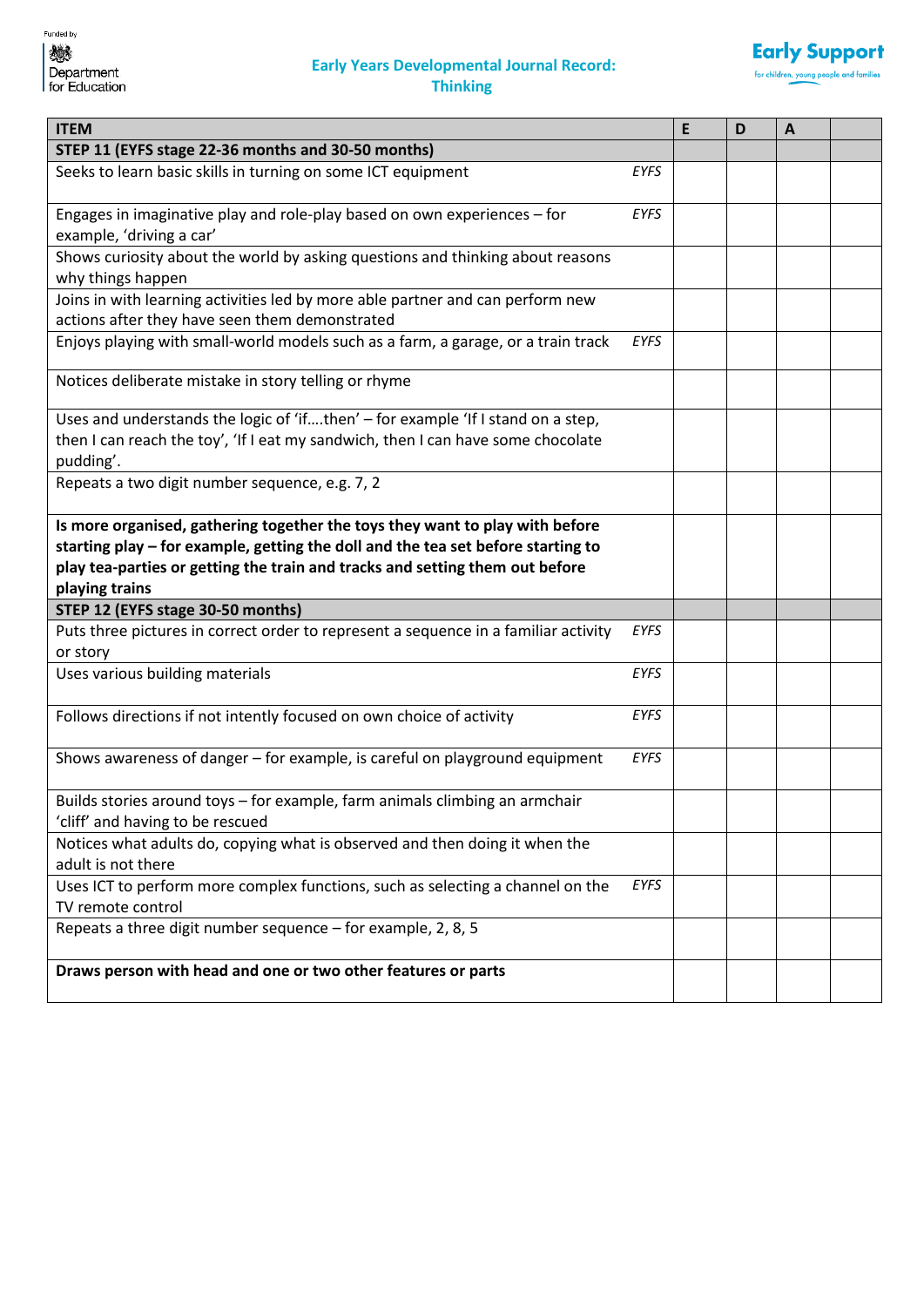



| <b>ITEM</b>                                                                           |             | E | D | A |  |
|---------------------------------------------------------------------------------------|-------------|---|---|---|--|
| STEP 13 (EYFS stage 30-50 months and 40-60 months)                                    |             |   |   |   |  |
| Shows interest in different occupations and ways of life                              | <b>EYFS</b> |   |   |   |  |
|                                                                                       |             |   |   |   |  |
| Remembers three or four items shown on a list $-$ for example, a picture              |             |   |   |   |  |
| shopping list of apples, oranges and bananas                                          |             |   |   |   |  |
| Comments and asks questions about where they live and the natural world               | <b>ELG</b>  |   |   |   |  |
| Builds complex things with a wide range of objects, selecting appropriate             | <b>EYFS</b> |   |   |   |  |
| resources and adapting their work where necessary                                     |             |   |   |   |  |
| Talks about personal intentions, describing what they are trying to do                |             |   |   |   |  |
| Is able to ignore distractions and concentrate on a chosen task                       |             |   |   |   |  |
| Concentrates and listens for more than ten minutes in adult-led activities that       | <b>ELG</b>  |   |   |   |  |
| they enjoy                                                                            |             |   |   |   |  |
| STEP 14 (EYFS stage 40-60 months)                                                     |             |   |   |   |  |
| Selects the tools and techniques they need to shape, assemble and join                | <b>ELG</b>  |   |   |   |  |
| materials they are using                                                              |             |   |   |   |  |
| Explains own knowledge and understanding, and asks appropriate questions of<br>others |             |   |   |   |  |
| Finds out about and identifies the uses of everyday technology, and uses              | <b>ELG</b>  |   |   |   |  |
| information and communication technology, and programmable toys, to                   |             |   |   |   |  |
| support their learning                                                                |             |   |   |   |  |
| Makes short-term future plans                                                         |             |   |   |   |  |
| Finds out about their environment, and talks about the features that they like        | <b>ELG</b>  |   |   |   |  |
| and dislike                                                                           |             |   |   |   |  |
| Shows flexibility in trying different ways of tackling problems                       |             |   |   |   |  |
|                                                                                       |             |   |   |   |  |

Comments: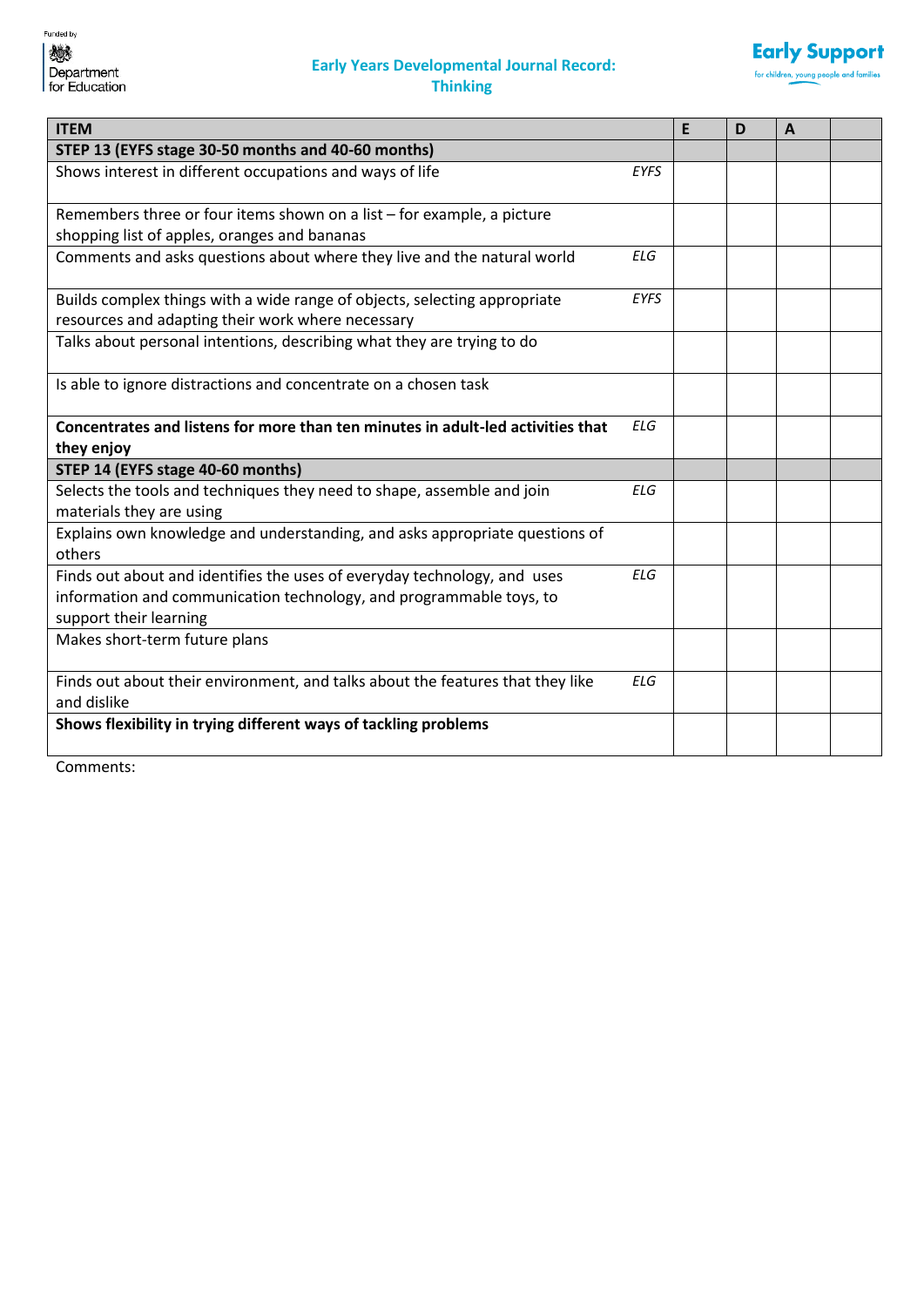### **Acknowledgements**

#### **John Oates** Project Lead

*Centre for Childhood, Development and Learning, The Open University and Visiting Professor at the University of St Mark and St John*

**Silvana Mengoni** Research Fellow

*Centre for Childhood, Development and Learning, The Open University*

In addition to the individuals and organisations who contributed to the Early Years Developmental Journal, we would like to thank:

| <b>Kim Bolger</b>       | Complex Needs and Dyslexia Service - Complex Learning Needs Team,<br>London Borough Of Newham |
|-------------------------|-----------------------------------------------------------------------------------------------|
| <b>Merle Cattermole</b> | Early Years and Childcare, Suffolk County Council                                             |
| <b>Hilary Clark</b>     | Educational Psychology, Cambridgeshire County Council                                         |
| <b>Annabel Dixon</b>    | Pre-School Specialist Support and Disability Service, London Borough of<br><b>Bromley</b>     |
| <b>Karen Halley</b>     | Early Years Inclusion, Wokingham Borough Council                                              |
| <b>Lisa Northover</b>   | Complex Needs and Dyslexia Service - Complex Learning Needs Team,<br>London Borough Of Newham |
| <b>Jill Wellings</b>    | Special Needs Early Years, Wolverhampton City Council                                         |